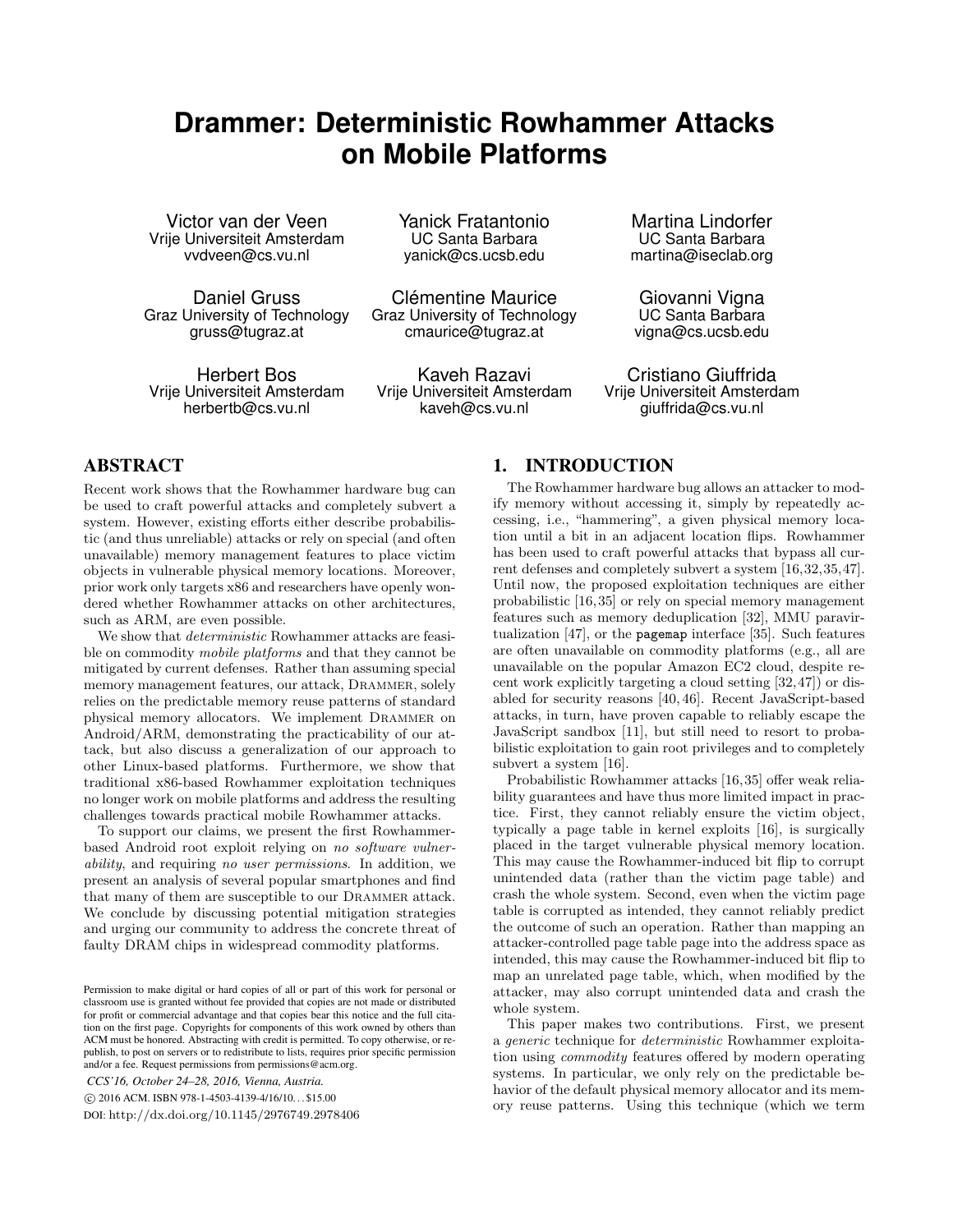Phys Feng Shui), we can reliably control the layout of physical memory and deterministically place security-sensitive data (e.g., a page table) in an attacker-chosen, vulnerable physical memory location.

Second, we use the aforementioned technique to mount a deterministic Rowhammer attack (or Drammer) on mobile platforms, since they present different and unexplored hardware and software characteristics compared to previous efforts, which focus only on x86 architectures, mainly in desktop or server settings. Concerning the hardware, mobile platforms mostly use ARM processors. However, all known Rowhammer techniques target x86 and do not readily translate to ARM. Moreover, researchers have questioned whether memory chips on mobile devices are susceptible to Rowhammer at all or whether the ARM memory controller is fast enough to trigger bit flips [13, 35]. Concerning the software, mobile platforms such as Android run different and more limited operating systems that implement only a subset of the features available in desktop and server environments. For example, unless explicitly specified by a device vendor, the Android kernel does currently not support huge pages, memory deduplication, or MMU paravirtualization, making it challenging to exploit the Rowhammer bug and impossible to rely on state-of-the-art exploitation techniques.

DRAMMER is an instance of the Flip Feng Shui (FFS) exploitation technique (abusing the physical memory allocator to surgically induce hardware bit flips in attacker-chosen sensitive data) [32], which for the first time relies only on always-on commodity features. For any Rowhammer-based Flip Feng Shui attack to be successful, three primitives are important. First, attackers need to be able to "hammer sufficiently hard"—hitting the memory chips with high frequency. For instance, no bits will flip if the memory controller is too slow. Second, they need to find a way to massage physical memory so that the right, exploitable data is located in the vulnerable physical page. Third, they need to be able to target specific contiguous physical addresses to achieve (i) double-sided Rowhammer [9,35], a technique that yields more flips in less time than other approaches, and (ii) more control when searching for vulnerable pages (important when mounting deterministic attacks). We show that, when attacking mobile platforms, none of these primitives can be implemented by simply porting existing techniques.

In this paper, we present techniques to implement aforementioned primitives when attacking mobile platforms. We detail the challenges towards reliable exploitation on Android/ARM and show how to overcome its limited feature set by relying on DMA buffer management APIs provided by the OS. To concretely demonstrate the effectiveness of our Drammer attack on mobile platforms, we present the first deterministic, Rowhammer-based Android root exploit. Our exploit can be launched by any Android app with no special permission and without relying on any software vulnerability.

Finally, we present an empirical study and assess how widespread the Rowhammer bug is on mobile devices. We investigate how fast we can exploit these bugs in popular smartphones and identify multiple phones that suffer from faulty DRAM: 17 out of 21 of our tested 32-bit ARMv7 devices—still the most dominant platform with a market share of over 97% [44]—and 1 out of our 6 tested 64-bit ARMv8 phones are susceptible to Rowhammer. We conclude by discussing how state-of-the-art Rowhammer defenses are ineffective against our Drammer attack and describe new mitigation techniques.

In summary, we make the following contributions:

- We present the first technique to perform deterministic Rowhammer exploitation using only commodity features implemented by modern operating systems.
- We demonstrate the effectiveness of our technique on mobile platforms, which present significant hardware and software differences with respect to prior efforts. We implement our Drammer attack on Android/ARM and present the first deterministic, Rowhammer-based Android root exploit. Our exploit cannot be mitigated by state-of-the-art Rowhammer defenses.
- We evaluate the effectiveness of Drammer and our Android root exploit and complement our evaluation with an empirical Rowhammer study on multiple Android devices. We identify multiple ARMv7/ARMv8 smartphones that suffer from faulty DRAM.
- To support future research on mobile Rowhammer, we release our codebase as an open source project and aim to build a public database of known vulnerable devices.<sup>1</sup>

## 2. THREAT MODEL

We assume that an attacker has control over an unprivileged Android app on an ARM-based device and wants to perform a privilege escalation attack to acquire root privileges. We do not impose any constraints on the attackercontrolled app or the underlying environment. In particular, we assume the attacker-controlled app has no permissions and the device runs the latest stock version of the Android OS with all updates installed, all security measures activated, and no special features enabled.

# 3. ROWHAMMER EXPLOITATION

Rowhammer is a software-induced hardware fault that affects dynamic random-access memory (DRAM) chips. In practice, this has the net effect that a piece of software can flip some bits in physical memory by solely performing memory read operations. It is important to note that triggering the Rowhammer bug is different than using (i.e., exploiting) it in a security-relevant manner. In fact, an exploit usually needs to trick a victim component (e.g., another process, the OS, or another VM hosted on the same physical node) to use a vulnerable physical memory location to store securitysensitive content. In the general case, software exploitation of this kind proved to be challenging.

In this section, we first provide general background information on memory hardware and the Rowhammer bug. Then, we summarize existing exploitation techniques and describe the three distinct primitives that Rowhammer exploits need to implement.

<sup>1</sup>https://www.vusec.net/projects/drammer/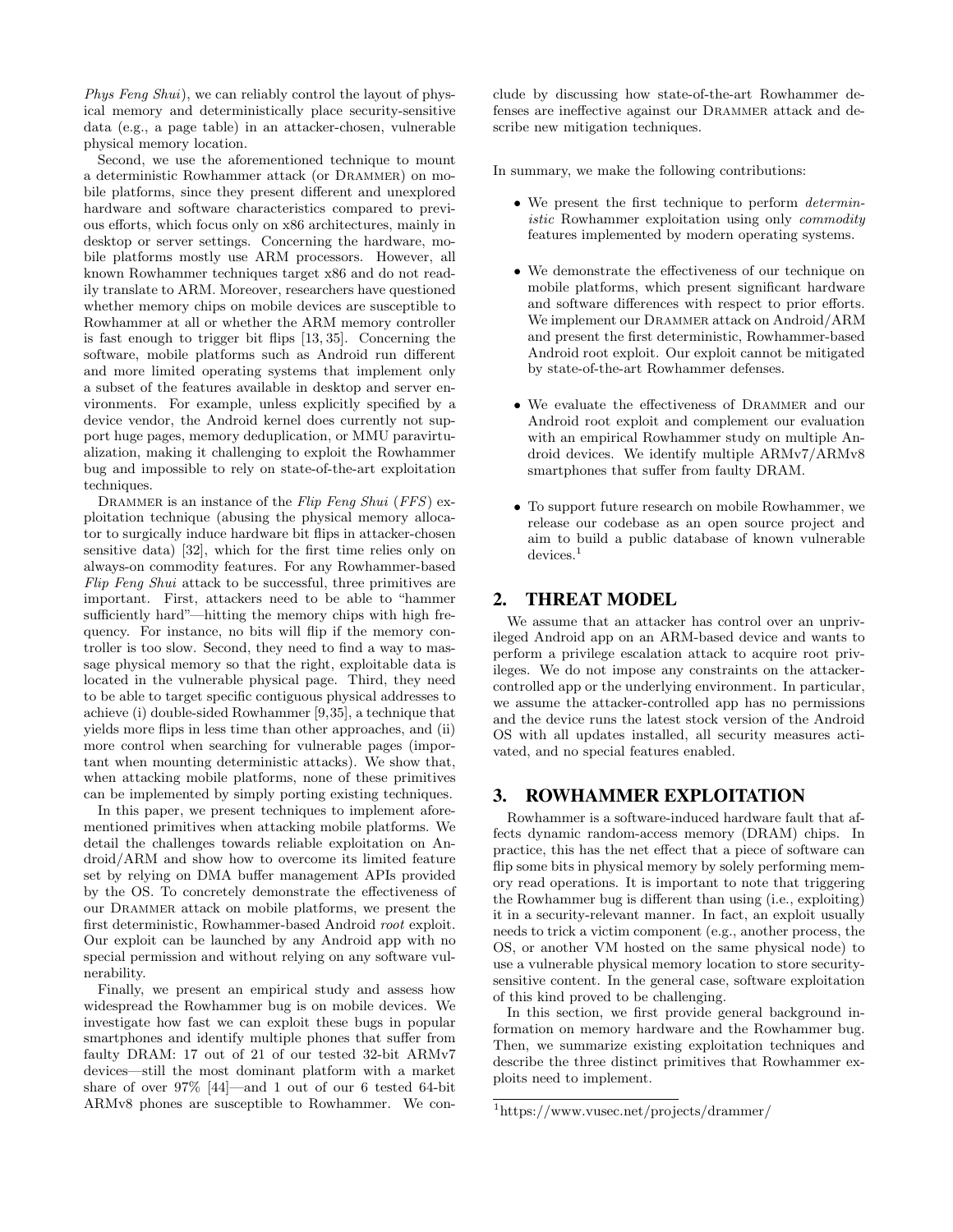## 3.1 Memory Hardware

In order to understand the root cause of the Rowhammer bug, it is important to understand the architecture and components of DRAM chips. DRAM works by storing charges in an array of cells, each of which consists of a capacitor and an access transistor. A cell represents a binary value depending on whether it is charged or not. Cells are further organized in rows, which are the basic unit for memory accesses. On each access, a row is "activated" by copying the content of its memory cells to a row buffer (thereby discharging them), and then copying the content back to the memory cells (thereby charging them). A group of rows that is serviced by one row buffer is called a bank. Finally, multiple banks further form a rank, which spans across multiple DRAM chips. A page frame is the smallest fixed-length contiguous block of physical memory into which the OS maps a memory page (a contiguous block of virtual memory). From a DRAM perspective, a page frame is merely a contiguous collection of memory cells, aligned on the page-size boundary (typically 4 KB).

Memory cells naturally have a limited retention time and leak their charge over time. Therefore, they have to be refreshed regularly in order to keep their data. Thus, the DDR3 standard [19] specifies that the charge of each row has to be refreshed at least every 64 ms. This memory refresh interval is a trade-off between memory integrity on the one hand, and energy consumption and system performance on the other. Refreshing more often consumes more power and also competes with legitimate memory accesses, since a specific memory region is unavailable during the refresh [10].

## 3.2 The Rowhammer Bug

In a quest to meet increasing memory requirements, hardware manufacturers squeeze more and more cells into the same space. Unfortunately, Kim et al. [23] observed that the increasing density of current memory chips also makes them prone to disturbance errors due to charge leaking into adjacent cells on every memory access. They show that, by repeatedly accessing, i.e., "hammering," the same memory row (the aggressor row) over and over again, an attacker can cause enough of a disturbance in a neighboring row (the victim row) to cause bits to flip. Thus, triggering bit flips through Rowhammer is essentially a race against the DRAM internal memory refresh in performing enough memory accesses to cause sufficient disturbance to adjacent rows. Relying on activations of just one aggressor row to attack an adjacent row is called single-sided Rowhammer, while the more efficient double-sided Rowhammer attack accesses the two rows that are directly above and below the victim row [35].

## 3.3 Exploitation Primitives

While it was originally considered mostly a reliability issue, Rowhammer becomes a serious security threat when an attacker coerces the OS into storing security-sensitive data in a vulnerable memory page (a virtual page that maps to a page frame consisting of at least one cell that is subject to the Rowhammer bug). Depending on the underlying hardware platform, OS, and already-deployed countermeasures, prior efforts developed different techniques to perform a successful end-to-end Rowhammer attack. This section summarizes prior techniques and describes the three required primitives to exploit the Rowhammer bug.

P1. Fast Uncached Memory Access. This primitive is the prerequisite to flip bits in memory and refers to the ability of activating rows in each bank fast enough to trigger the Rowhammer bug. In practice, this can be non-trivial for two reasons. First, the CPU memory controller might not be able to issue memory read commands to the memory chip fast enough. However, most often the challenge relates to the presence of several layers of caches, which effectively mask out all the CPU memory reads (after the first one). Thus, all known exploitation techniques need to implement a mechanism to bypass (or nullify) the cache.

P2. Physical Memory Massaging. This primitive consists of being able to trick the victim component to use in a predictable or, in a weaker form, probabilistic way—a memory cell that is subject to the Rowhammer bug. More importantly, the attacker needs to be able to massage the memory precisely enough to push the victim to use the vulnerable cell to store security-sensitive data, such as a bit from a page table entry. This primitive is critical for an attacker to mount a privilege escalation attack, and it is also the most challenging one to implement in a fully deterministic way.

P3. Physical Memory Addressing. This last primitive relates to understanding how physical memory addresses are used in the virtual address space of an unprivileged process. While this primitive is not a hard requirement for Rowhammer exploitation in general, it is crucial to perform doublesided Rowhammer: to access memory from two aggressor rows, an attacker must know which virtual addresses map to the physical addresses of these rows.

## 4. THE FIRST FLIP

This section documents our efforts to perform Rowhammer on memory chips of mobile devices. In the first part, we focus on testing the hardware without attempting to mount any exploit. In the second part, we discuss how going from "flipping bits" to mounting a root privilege escalation attack is challenging, since there are several aspects that make successful exploitation on mobile devices fundamentally different compared to previous efforts on desktop and server settings. To support our claims, we compare all known techniques to implement the three primitives discussed in the previous section and we discuss why these techniques do not apply to commodity mobile platforms.

## 4.1 RowhARMer

Researchers have speculated that Rowhammer on ARM could be impossible, one of the main reasons being that the ARM memory controller might be too slow to trigger the Rowhammer bug [13,35]. Not surprisingly, no existing work from academia or industry currently documents any success in reproducing the Rowhammer bug on mobile devices.

We set up an experiment to test whether memory chips used in mobile devices are subject to bit flips induced by Rowhammer and whether the ARM memory controller can issue memory read operations fast enough. Since this is a preliminary feasibility analysis, we perform the Rowhammer attack from a kernel module (i.e., with full privileges), which allows us to cultivate optimal conditions for finding bit flips: we disable CPU caching and perform double-sided Rowhammer by using the pagemap interface to find aggressor rows for each victim address.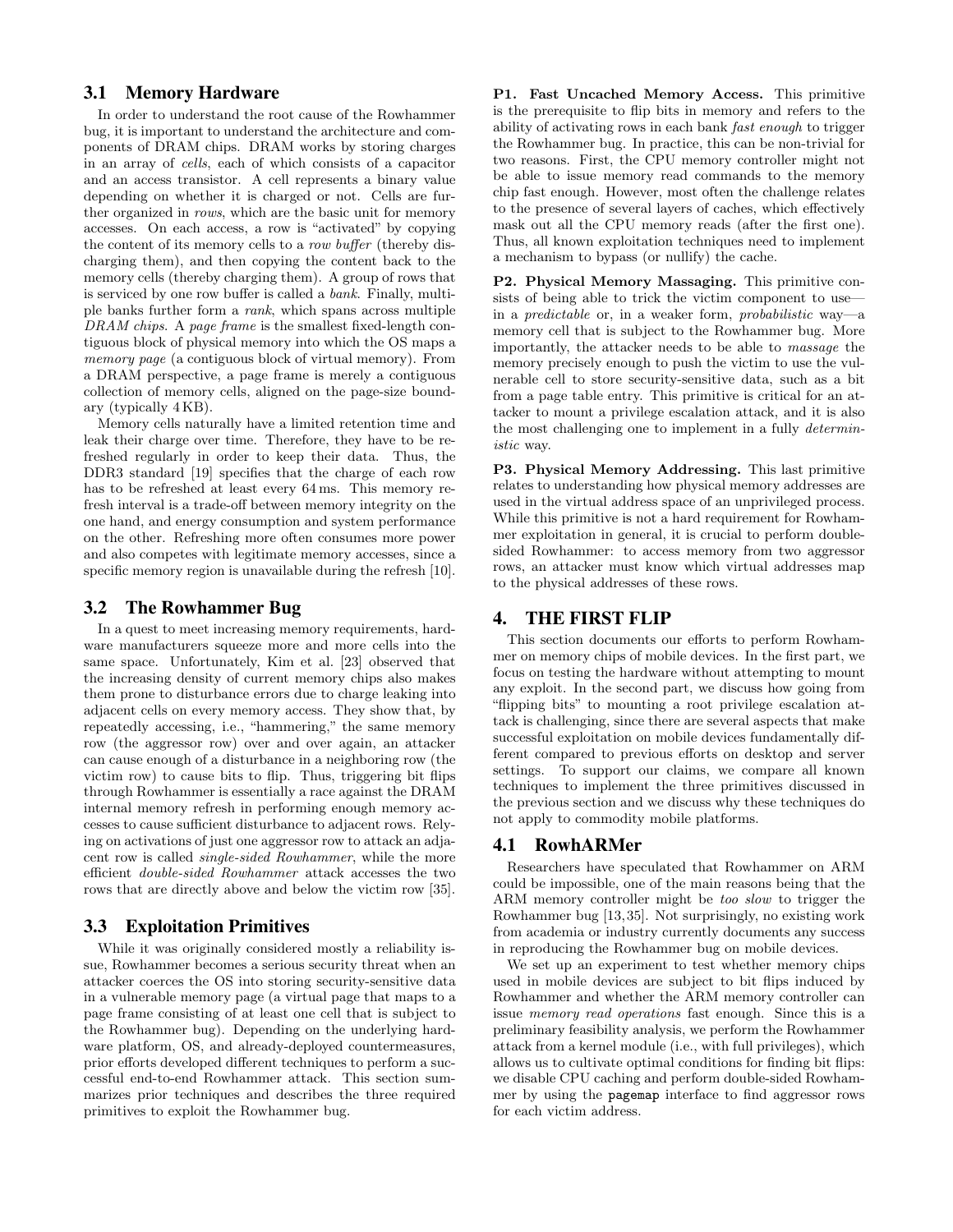We hammer rows by performing one million read operations on their two aggressors. To determine the minimum memory access time that still results in bit flips, we repeatedly hammer the same 5 MB of physical memory while artificially increasing the time between two read operations by inserting NOP instructions. We measure the time it takes to complete a single read operation and report the median over all hammered pages. We initiate all bytes in the victim row to 0xff (all bits are set) and once the hammering phase finishes, we scan the victim row for bit flips—i.e., any byte that has a value different than 0xff. Since we only perform read operations, any such modification to the memory content can be directly attributed to Rowhammer.

For this experiment, we used an LG Nexus 5 device running Android 6.0.1 (the latest version at the time of writing). The results of this experiment are encouraging: not only do bits flip, but it is also relatively simple to obtain them. In fact, we triggered flips in a matter of seconds, and observed up to 150 flips per minute. Figure 1 depicts the results of our experiment. It shows the dependency between the access time and the number of bit flips found when scanning a 5 MB memory chunk. Moreover, it shows that access times of 300 ns or higher are unlikely to trigger bit flips and that, surprisingly, the "sweet spot" for triggering the most flips on this particular DRAM chip is not reading at full speed (70 ns per read), but throttling to 100 ns per read. However, note that throttling does not necessarily result in a lower rate of actual accesses to DRAM cells: the memory controller may reorder accesses internally.

#### 4.2 Exploitation on the x86 Architecture

Even when a memory chip is vulnerable to Rowhammer attacks, it is challenging to perform a successful end-toend exploitation—we need to implement the three primitives described earlier. We now review how currently known Rowhammer exploitation techniques, which all target the x86 architecture, implement those primitives.

#### *4.2.1 P1. Fast Uncached Memory Access*

First and foremost an attacker needs the capability to activate alternating rows in each bank fast enough to trigger the Rowhammer bug. The main challenge here is to bypass the CPU cache. For this purpose, state-of-the-art attacks rely on one of the following techniques:

Explicit cache flush. This technique is based on using the clflush instruction, which flushes the cache entry associated to a given address. One can execute this instruction after accessing a particular memory address, so that subsequent *read* operations on that same address also trigger DRAM accesses. On x86 architectures, the clflush instruction is particularly useful because it can be executed even by a non-privileged process. This technique is used, for example, by Seaborn et al. [35,36] and is based on the findings from Kim et al. [23].

Cache eviction sets. This technique relies on repeatedly accessing memory addresses that belong to the same cache eviction set [9, 11, 16]. A cache eviction set is defined as a set of congruent addresses, where two addresses are congruent if and only if they map to the same cache line. Thus, accesses to a memory address belonging to the same congruent set will automatically flush the cache while reading (because the associated cache line contains the content of



Figure 1: Dependency between observed bit flips  $(y_1)$  and memory access time  $(y_2)$  when repeatedly hammering the same 5 MB memory chunk, while increasing the number of NOP instructions (x) to simulate slower access times. The spike in access time around 60 to 80 NOP instructions may be caused by a background process during our analysis. The spike in observed bit flips around 20 NOP instructions indicates a "sweet spot" of memory access time.

the previously-read memory address). This observation is the basis for the several access patterns described by Gruss et al. [16] and is particularly useful when the clflush instruction is not available (e.g., when triggering Rowhammer from JavaScript).

Non-temporal access instructions. This technique relies on accessing memory using CPU instructions or APIs that, by design, do not use the cache. Previous efforts rely on non-temporal write instructions (e.g., MOVNTI, MOVNTDQA), which are also used in some memset () and memcopy() implementations [31]. In this context, non-temporal means that the data will not likely be reused soon and thus does not have to be cached. As a result, these operations cause the CPU to directly write the content to memory, thus bypassing the cache.

#### *4.2.2 P2. Physical Memory Massaging*

This primitive is essential to trick the victim component into storing security-sensitive data (e.g., a page table) in an attacker-chosen, vulnerable physical memory page. Existing efforts have mainly relied on the following techniques for this purpose:

Page-table spraying. Previous work exploits the Rowhammer bug to achieve root privilege escalation by flipping bits in page table entries (PTEs) [35, 36]. This attack suggests a probabilistic exploitation strategy that sprays the memory with page tables, hoping that at least one of them lands on a physical memory page vulnerable to Rowhammer. The next step is then to flip a bit in the vulnerable physical memory page, so that the victim page table points to an arbitrary physical memory location. Given the sprayed physical memory layout, such location should probabilistically contain one of the attacker-controlled page table pages (PTPs) which allows attackers to map their own page tables in the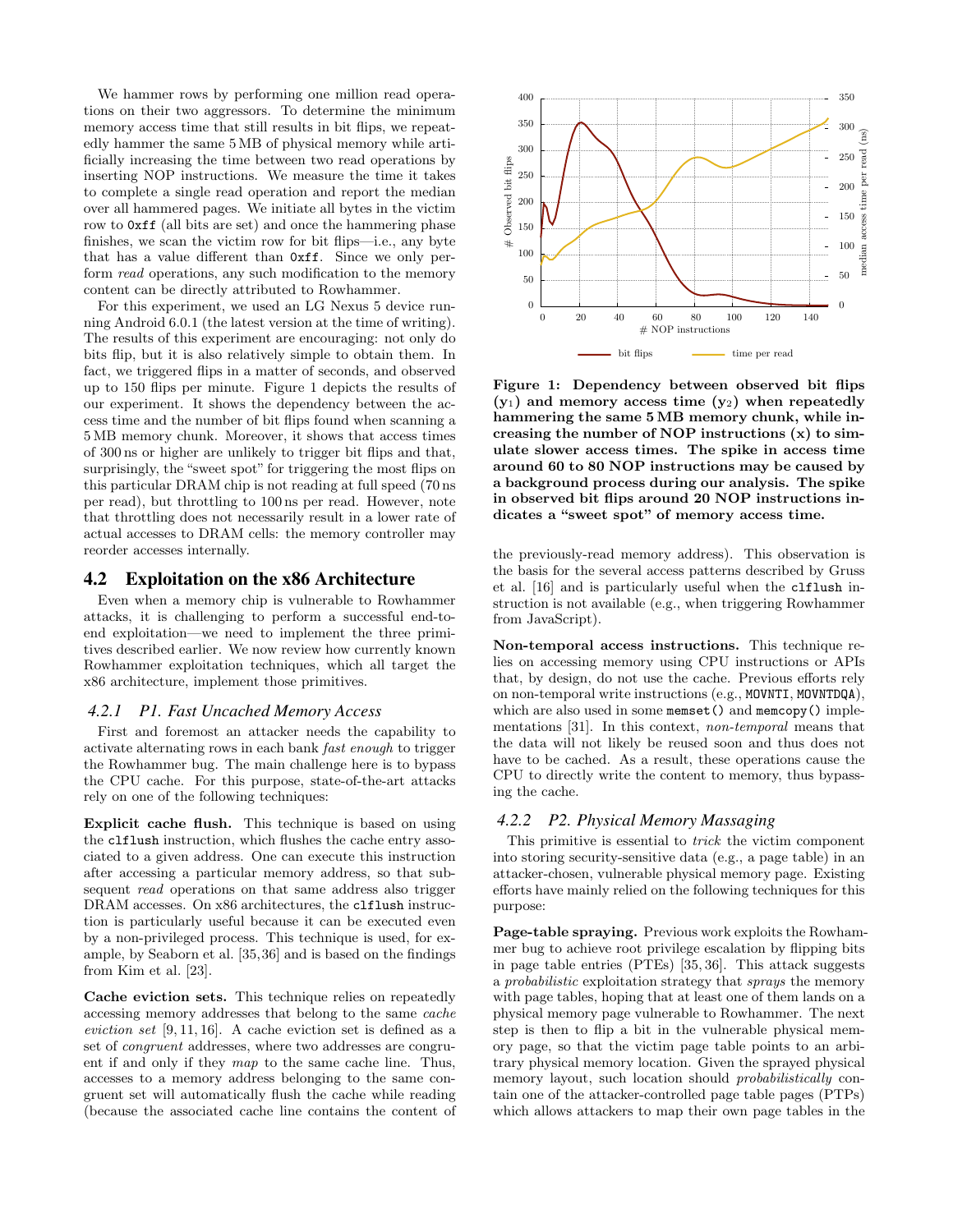controlling address space. At that point, they can overwrite their own PTEs and access arbitrary (e.g., kernel) pages in physical memory to escalate privileges.

Memory deduplication. Razavi et al. [32] abuse memory deduplication to perform deterministic Rowhammer exploitation [11,32]. They show that an attacker can use memory deduplication to trick the OS into mapping two pages, an attacker-controlled virtual memory page and a victimowned virtual memory page, to the same attacker-chosen vulnerable physical memory page. While such an exploitation strategy is powerful and has been successfully demonstrated in a cross-VM setting, it relies on memory deduplication, which is not an always-on feature, even in modern operating systems (e.g., off by default on Linux).

MMU paravirtualization. Xiao et al. [47] leverage Xen MMU paravirtualization to perform deterministic Rowhammer exploitation from a guest VM. This exploits the property that Xen allows a guest VM to specify the physical location of a (read-only) PTP, allowing a malicious VM to trick the VM monitor into mapping a page table into a vulnerable location to "hammer." Similar to memory deduplication, this is not an always-on feature and only available inside Xen MMU paravirtualized VMs. In addition, MMU paravirtualization is no longer the common case in popular cloud settings, with MMU virtualization becoming much more practical and efficient.

### *4.2.3 P3. Physical Memory Addressing*

Processes have direct access only to virtual memory which is then mapped to physical memory. While the virtual memory layout is known to processes in userland, the physical memory layout is not. As discussed in the previous section, to perform double-sided Rowhammer, an attacker needs to repeatedly access specific physical memory pages. For this purpose, previous efforts suggest the following techniques:

Pagemap interface. This technique relies on accessing the /proc/self/pagemap file which contains complete information about the mapping of virtual to physical addresses. Clearly, having access to this information is sufficient to repeatedly access specific rows in physical memory.

Huge pages. Another option is to use *huge (virtual)* pages that are backed by physically contiguous physical pages. In particular, a huge page covers 2 MB of contiguous physical addresses. Although this is not as fine-grained as knowing absolute physical addresses, one can use relative offsets to access specific physical memory pages for double-sided Rowhammer. In fact, it guarantees that two rows that are contiguous in virtual memory are also contiguous in physical memory.

## 4.3 Challenges on Mobile Devices

When assessing whether one can exploit Rowhammer bugs on mobile devices, we attempted, as a first step, to reuse known exploitation techniques described above. We found, however, that none of the primitives are applicable to mobile devices. Table 1 presents an overview of our analysis.

Explicit cache flush (P1). On ARMv7, the cache flush instruction is privileged and thus only executable by the kernel. Since our threat model assumes an unprivileged app, we cannot use this instruction to implement P1. Although the Android kernel exposes a cacheflush() system call to

Table 1: Techniques previously used for x86-based Rowhammer attacks and their availability on ARMbased mobile devices in unprivileged mode  $( \bullet)$ , privileged mode  $( \circ )$ , or not at all  $(-).$  Some techniques are available in unprivileged mode, but are not practical enough to use in our setting  $(0)$ . Note how none of these techniques can be generally applied on all modern versions of mobile devices.

| Primitive                                                                                                             | x86<br><b>Platforms</b> | Mobile<br>Devices           |
|-----------------------------------------------------------------------------------------------------------------------|-------------------------|-----------------------------|
| <b>Fast Uncached Memory Access</b><br>Explicit cache flush<br>Cache eviction sets<br>Non-temporal access instructions |                         | ARMv7/ARMv8<br>೧/∩<br>$-/-$ |
| Physical Memory Massaging<br>Page-table spraying<br>Memory deduplication<br>MMU paravirtualization                    |                         |                             |
| Physical Memory Addressing<br>Pagemap interface<br>Huge pages                                                         |                         |                             |

userland, this system call flushes only up to the Level 2 cache and thus fails to force repetitive DRAM accesses for a single address. Interestingly, ARMv8 does provide unprivileged cache flush instructions, but they may be disabled by the kernel.

Cache eviction sets (P1). In principle, it is possible to use cache eviction sets to flush addresses from the cache. Unfortunately, this technique proved to be too slow in practice to trigger bit flips on both ARMv7 and ARMv8.

Non-temporal access instructions (P1). ARMv8 offers non-temporal load and store instructions, but they only serve as a hint to the CPU that caching is not useful [8]. In practice, we found that memory still remains cached, making these instructions not usable for our exploitation goals.

Page-table spraying (P2). As documented by Seaborn et al. [36], the page-table spraying mechanism is probabilistic and may crash the OS. We aim to implement a deterministic Rowhammer exploit and thus cannot rely on this technique.

Special memory management features (P2). Although device vendors may enable memory deduplication for Low RAM configurations [1], it is not enabled by default on stock Android. Moreover, MMU paravirtualization is not available and we can thus not rely on existing special memory management features.

Pagemap interface (P3). The Linux Kernel no longer allows unprivileged access to /proc/self/pagemap since version 4.0 [40]. This change was (back)ported to the Android Linux kernel in November 2015 [34], making it impossible for us to use this interface for double-side Rowhammer.

Huge pages (P3). Although some vendors ship their mobile devices with huge page support (Motorola Moto G, 2013 model, for example), stock Android has this feature disabled by default. We thus cannot rely on huge pages to perform double-sided Rowhammer in our setting.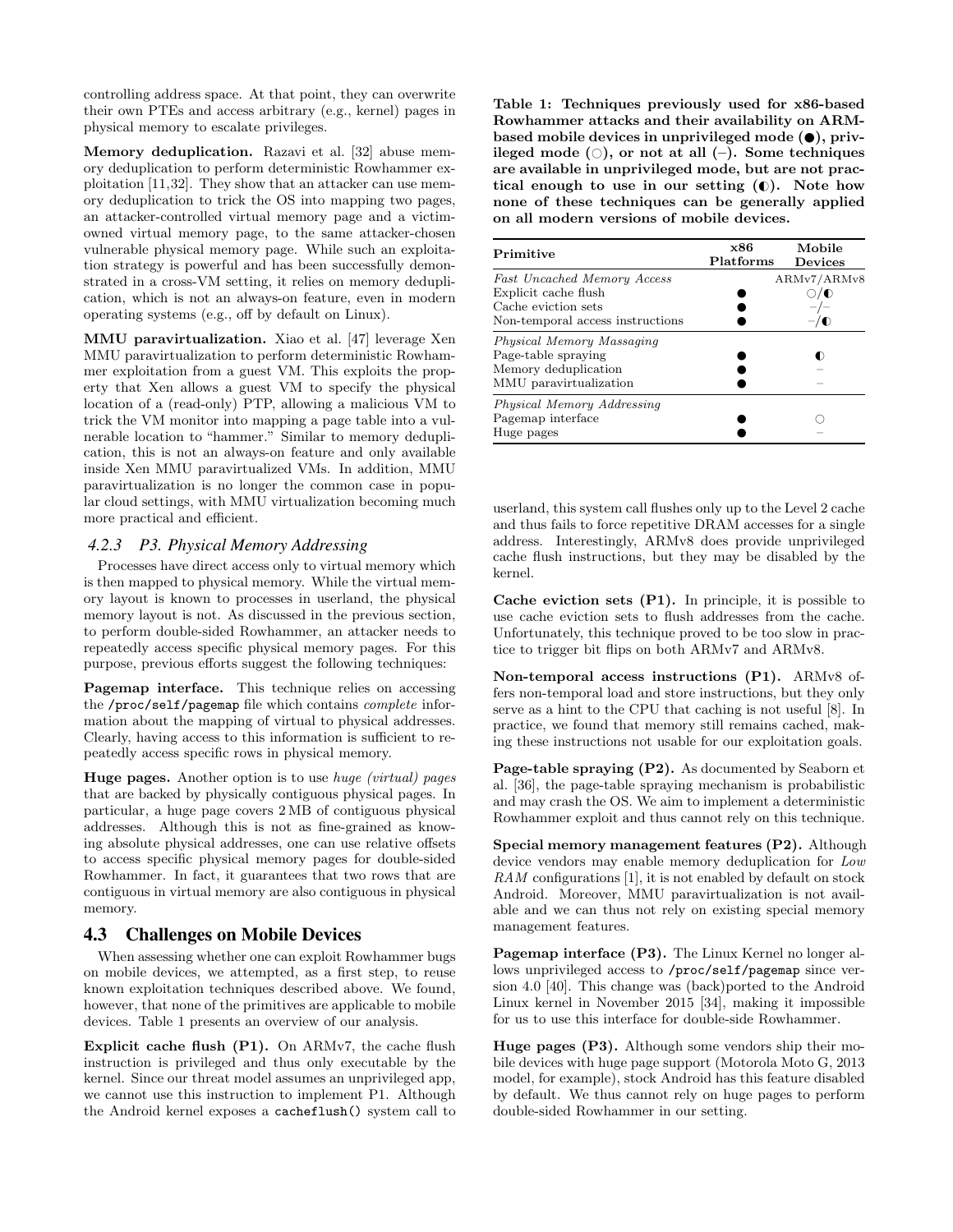Additional challenges. In addition, there are further characteristics that are specific to mobile devices and that affect mobile Rowhammer attacks. First, the ARM specifications [7, 8] do not provide memory details and, for example, it is not clear what the size of a row is. Second, mobile devices do not have any swap space. Consequently, the OS—the Low Memory Killer in particular on Android starts killing processes if the memory pressure is too high.

# 5. THE DRAMMER ATTACK

We now describe how we overcome the limited availability of known techniques on mobile devices and how we mount our Drammer attack in a deterministic fashion. In contrast to most primitives discussed in the previous section, Drammer relies on general memory management behavior of the OS to perform deterministic Rowhammer attacks. For simplicity, we first describe our attack for Android/ARM (focusing on the more widespread ARMv7 platform) and later discuss its applicability to other platforms in Section 7.

## 5.1 Mobile Device Memory

One prerequisite to implement useful exploitation primitives is to understand the memory model of the chip we are targeting. One of the key properties to determine is the row size. Previous x86-based efforts ascertain the row size either by consulting the appropriate documentation or by running the decode-dimms program. Unfortunately, ARM does not document row sizes, nor does its platform provide instructions for fingerprinting DRAM modules. As such, we propose a timing-based side channel to determine a DRAM chip's row size.

Our technique is generic and can be applied independently from the chosen target architecture. It relies on the observation that accessing two memory pages from the same bank is slower than reading from different banks: for same-bank accesses, the controller has to refill the bank's row buffer for each read operation. In particular, by accessing physical pages n and  $n + i$  while increasing i from 0 to x, our timing side channel shows a slower access time when page  $n + i$ lands in the same bank as page  $n$ . Such increase in access time indicates that we walked over all the pages in a row and that  $n + i$  now points to the first page in the second row, falling in the same bank. By setting  $x$  large enough (e.g., to 64 pages, which would indicate a row size of 256 KB), we ensure that we always observe the side channel, as it is not expected that the row size is 256 KB or larger. We evaluate our side channel in more detail in Section 8.

## 5.2 DMA Buffer Management

Modern (mobile) computing platforms consist of several different hardware components: besides the CPU or Systemon-Chip (SoC) itself, devices include a GPU, display controller, camera, encoders, and sensors. To support efficient memory sharing between these devices as well as between devices and userland services, an OS needs to provide direct memory access (DMA) memory management mechanisms. Since processing pipelines that involve DMA buffers bypass the CPU and its caches, the OS must facilitate explicit cache management to ensure that subparts of the pipeline have a coherent view of the underlying memory. Moreover, since most devices perform DMA operations to physically contiguous memory pages only, the OS must also provide allocators that support this type of memory.

We refer to the OS interface that provides all these mechanisms as a DMA Buffer Management API which essentially exports "DMA-able" memory to userland. By construction, userland-accessible DMA buffers implement two of our attack primitives: (P1) providing uncached memory access and (P3) (relative) physical memory addressing.

## 5.3 Physical Memory Massaging

For the remaining and most crucial primitive (P2), we need to arrange the physical memory in such a way that we can control the content of a vulnerable physical memory page and deterministically land security-sensitive data therein. For this purpose, we propose Phys Feng Shui, a novel technique to operate physical memory massaging that is solely based on the predictable memory reuse patterns of standard physical memory allocators. In addition to being deterministic, this strategy does not incur the risk of accidentally crashing the system by causing bit flips in unintended parts of physical memory.

On a high level, our technique works by exhausting available memory chunks of different sizes to drive the physical memory allocator into a state in which it has to start serving memory from regions that we can reliably predict. We then force the allocator to place the target security-sensitive data, i.e., a page table, at a position in physical memory which is vulnerable to bit flips and which we can hammer from adjacent parts of memory under our control.

#### *5.3.1 Memory Templating*

Since our attack requires knowledge about which exact memory locations are susceptible to Rowhammer, we first need to probe physical memory for flippable bits—although the number and location of vulnerable memory regions naturally differs per DRAM chip, once found, the large majority of flips is reproducible [23]. We refer to this process as memory templating [32]. A successful templating session results in a list of templates that contain the location of vulnerable bits, as well as the direction of the flip, i.e., whether it is a 0-to-1 or 1-to-0 flip.

#### *5.3.2 Physical Memory Allocator*

Linux platforms manage physical memory via the buddy allocator [15]. Its goal is to minimize external fragmentation by efficiently splitting and merging available memory in power-of-2 sized blocks. On each allocation request, it iteratively splits larger blocks in half as necessary until it finds a block matching the requested size. It is important to note that the buddy allocator always prioritizes the smallest fitting block when splitting—e.g., it will not attempt to split a block of 16 KB if a fitting one of 8 KB is also available. As a result, the largest contiguous chunks remain unused for as long as possible.

On each deallocation request, the buddy allocator examines neighboring blocks of the same size to merge them again if they are free. To minimize the internal fragmentation produced by the buddy allocator for small objects, Linux implements a slab allocator abstraction on top of it. The default SLUB allocator implementation organizes small objects in a number of pools (or *slabs*) of commonly used sizes to quickly serve allocation and deallocation requests. Each slab is expanded on demand as necessary using physically contiguous chunks of a predetermined per-slab size allocated through the buddy allocator.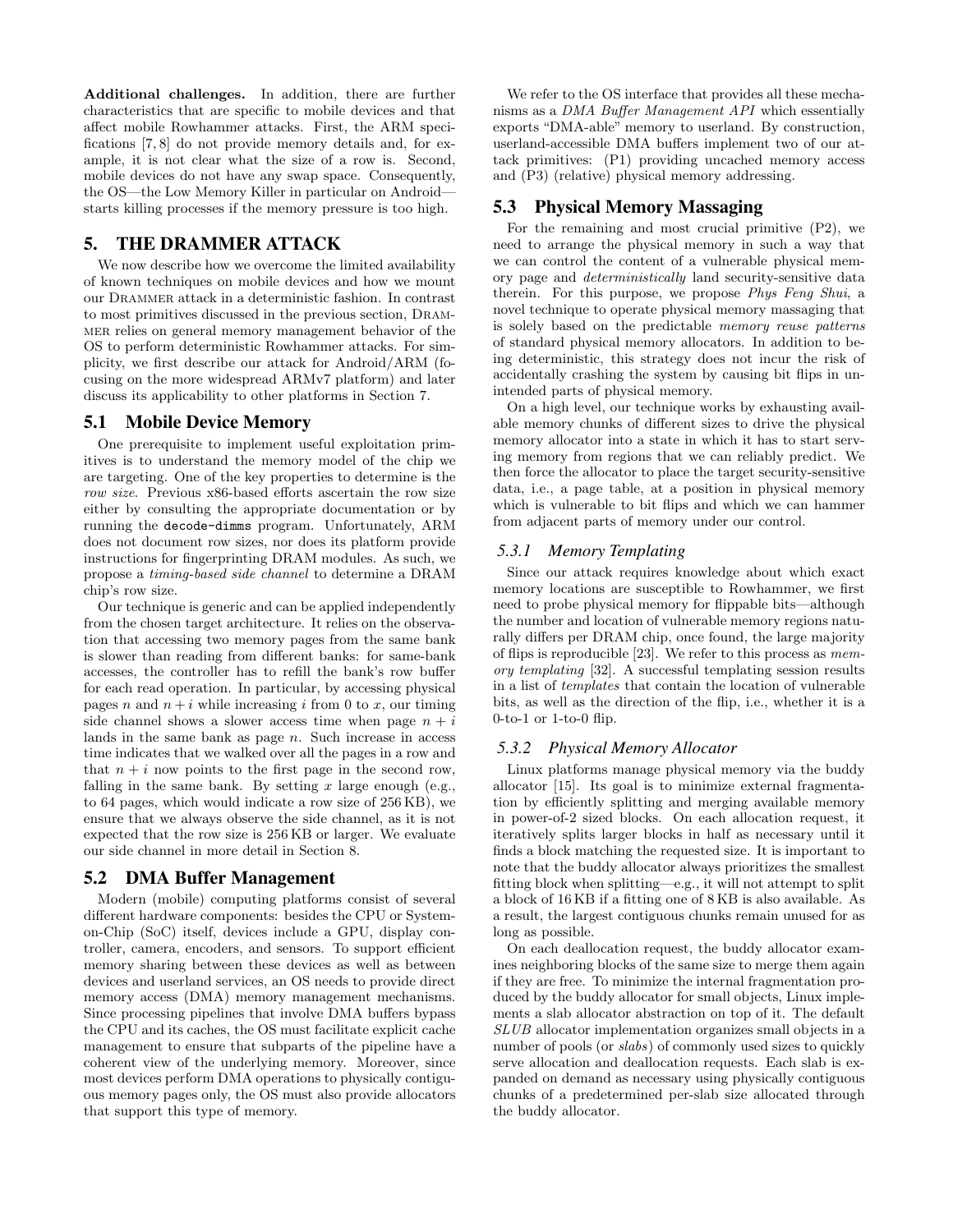#### *5.3.3* Phys Feng Shui

Phys Feng Shui lures the buddy allocator into reusing and partitioning memory in a predictable way. For this purpose, we use three different types of physically contiguous chunks: large chunks (L), medium-sized chunks (M), and small chunks (S). The size of small chunks is fixed at 4 KB (the page size). Although other values are possible (see also Section 6), for simplicity, we set the size of M to the row size and use the size of the largest possible contiguous chunk of memory that the allocator provides for L. As illustrated in Figure 2, our attack then includes the following steps:

Preparation and templating. We first exhaust (i.e., allocate until no longer possible) all available physically contiguous chunks of size L (step 1) and probe them for vulnerable templates which we later can exploit. We then exhaust all chunks of size M (step 2), leaving the allocator in a state where blocks of size M and larger are no longer available (until existing ones are released).

Selective memory reuse. Next, we select one of the templates generated in the previous step as the target for our exploit and refer to its corresponding L block as L\*. We then release L\* (step 3), and immediately exhaust all M chunks again (step 4). Since we depleted all the free chunks of size M or larger in the previous step, this forces the allocator to place them in the region we just released (i.e., predictably reuse the physical memory region of the released L\* chunk). We refer to the  $M$  chunk that now holds the exploitable template as M\*.

Finally, in preparation of landing the page table (PT) in the vulnerable page of M\*, in the next step we release M\* (step 5). Note that we restrict our choice of M\* to chunks that are not at the edge of L\*, since we need access to its surrounding memory in order to perform double-sided Rowhammer later.

Our technique naturally increases memory pressure. In practice, the OS handles low memory or out of memory (OOM) conditions by freeing up unused memory when the available memory falls under a certain threshold. This is especially critical on mobile devices, which do not utilize swap space. In preparation of the next steps, which need to allocate several S chunks and would risk bumping the amount of available memory below the threshold, we now free the remaining L chunks to avoid triggering memory cleanup by the OS (or worse: a system crash).

Landing the first page table in the vulnerable region. We now steer the memory allocator to place a S chunk in the vulnerable chunk M\* that was released. For this purpose, we deplete the allocator of available blocks of size  $S...M/2$  by repeatedly allocating S chunks. This guarantees that subsequent S allocations land in M\* (step 6). We allocate S chunks by forcing (4 KB) page table allocations: we repeatedly map memory at fixed virtual addresses that mark page table boundaries (i.e., every 2 MB of the virtual address space on ARMv7). Since the maximum number of page tables per process is 1024, we spawn a number of worker processes to allocate as many as we need. Once all smaller chunk sizes are depleted, our next S allocation predictably lands in the vulnerable region (no other smaller block is available).

Determining when allocations reach the vulnerable region is trivial on Linux: the proc filesystem provides /proc/zoneinfo and /proc/pagetypeinfo. These special files are worldreadable and detail information on the number of available



Figure 2: Physical memory layout before and after each step of Phys Feng Shui. Depending on the direction of the targeted bit flip, we map either the chunk before or after the vulnerable one in the last step.

and allocated memory pages and zones. In case these files are not available, we can exploit a timing or instructioncount (via the Performance Monitoring Unit) side-channel to detect when S lands in M\*: depending on whether the allocator can serve a request from a pool of available chunks of a matching size, or whether it has to start splitting larger blocks, the operation takes more time and instructions. We can use this observation by measuring the time between an allocation and deallocation of an M chunk every time we force the allocation of a new S chunk. Once this time falls below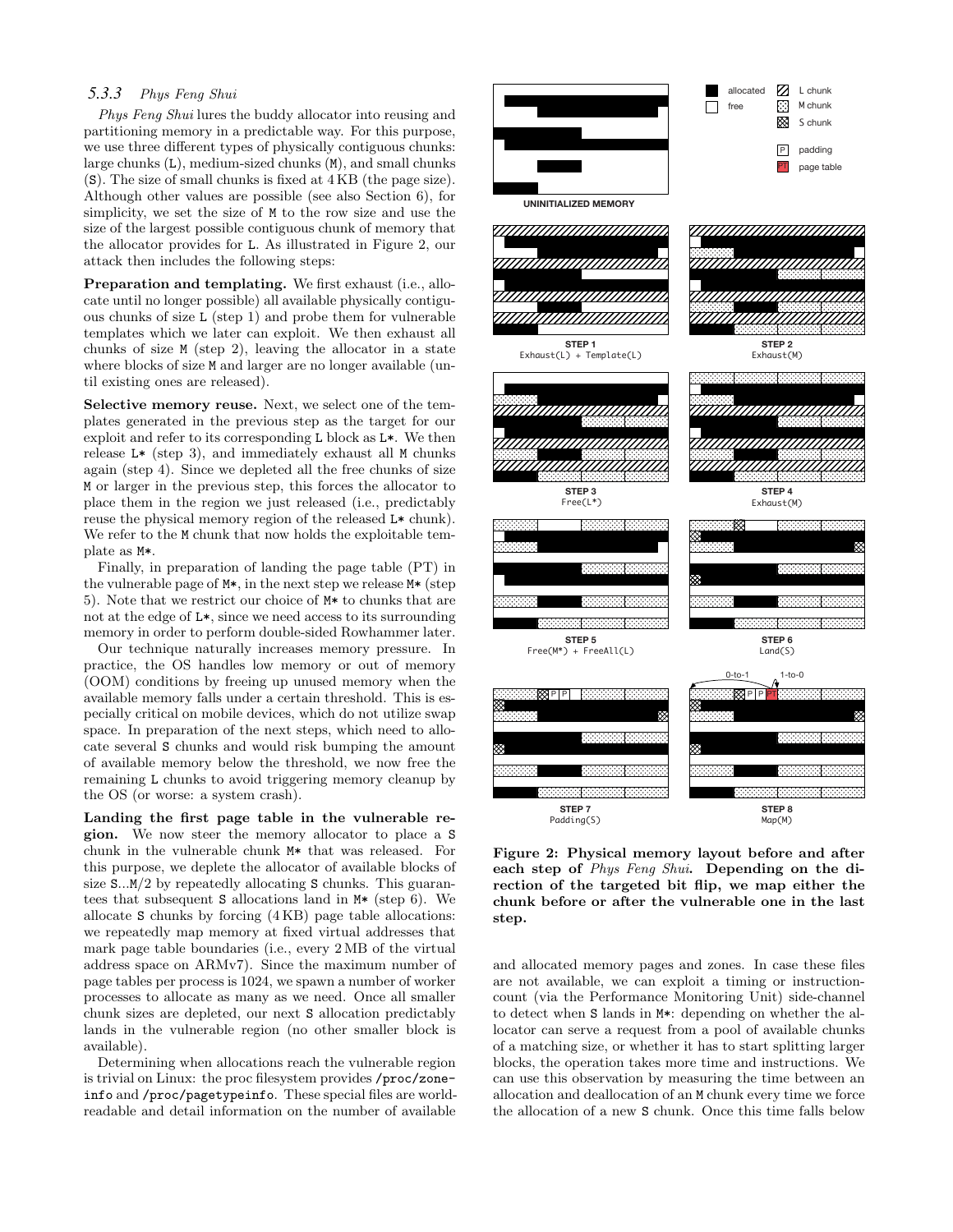a certain (adaptively computed) threshold, we know that we are filling the vulnerable region with S, since the allocator could no longer place a new M chunk there and had to start breaking down blocks previously occupied by one of the former L chunks.

Aligning the victim page table. Finally, we map a page p in the former  $L*$  chunk that neighbors  $M*$  on the left (in case of a 0-to-1 flip), or on the right (in case of a 1-to-0 flip), at a fixed location in the virtual memory address space to force a new PTP allocation (step 8). Depending on the virtual address we pick, the page table entry (PTE) that points to  $p$  is located at a different offset within the PTP essentially allowing us to align the victim PTE according to the vulnerable template.

We can similarly align the victim PTP according to the vulnerable page to make sure that we can flip selected bits in the victim PTE. For this purpose, we force the allocation of a number of padding PTPs as needed before or after allocating the victim PTP (step 7).

We further need to ensure that the vulnerable PTP allocated in  $M*$  and the location of p are  $2^n$  pages apart: flipping the n lowest bit of the physical page address in the victim PTE deterministically changes the PTE to point to the vulnerable PTP itself, mapping the latter into our address space. To achieve this, we select any page  $p$  in the M chunk adjacent to M\* to map in the victim PTP, based on whether it satisfies this property.

Exploitation. Once we selected and aligned the victim PTP, PTE, and  $n$  according the vulnerable template, we perform double-sided Rowhammer and replicate the bit flip found in the templating phase. Once we trigger the desired flip, we gain write access to the page table as it is now mapped into our address space. We can then modify one of our own PTPs and gain access to any page in physical memory, including kernel memory.

Note that the exploit is fully reliable and may only fail if the flip discovered in the templating phase is not reproducible (e.g., if a 0-to-1 flip is now applied to a 1-bit content). Since the buddy allocator provides chunk alignment by design, however, we can address this issue. By exploiting knowledge about relative offsets inside the L\* chunk, we can predict the lower bits of physical addresses in the vulnerable PTE. For example, if L\* is of size 4 MB, meaning that it must start at a physical address that is a multiple of  $2^{22}$ , we can predict the lower  $2^{22}/4096 = 2^{10} = 10$  bits of all 1024 page frames that fall in L\*. Thus, if our templating phase on ARMv7 reports a 0-to-1 flip in page 426, at bit offset 13 of a 32-bit word—a potential PTE, where offsets 1–12 are part of its properties field—we can immediately conclude that this flip is not exploitable: if, after Rowhammer, bit 13 is 1, the PTE may never point to its own page 426 (in fact, it could only point to uneven pages). In contrast, a 1-to-0 flip in page 389, at bit offset 16 of a 32-bit word is exploitable if we ensure that a PTE at this location points to page  $397:$  \_\_\_\_\_\_\_\_\_01 1000 1101 | ppro pert iess flips to  $\frac{1}{2}$  =  $\frac{1}{2}$  =  $\frac{1}{2}$  = 01 1000 0101 | ppro pert iess (= 389).

## 5.4 Exploitable Templates

The number of templates that an attacker can use for exploitation is determined by a combination of (i) the number of flips found in potential PTEs, and (ii) the relative location of each flip in L\*.

As discussed earlier, a bit flip in a PTE is exploitable if it flips one of the lower bits of the address part. For ARMv7, this means that flips found in the lowest 12 bits of each 32-bit aligned word are not exploitable as these fall into the properties field of a PTE. Moreover, a flip in one of the higher bits of a PTE is also not exploitable in a deterministic matter: a 0-to-1 flip in the highest bit would require the PTE to point to a page that is, physically, 2 GB to the right of its PTP. Without access to absolute physical addresses, we can only support bit flips that trigger a page offset shift of at most the size of  $L - 1$ . For example, if L is 4 MB (512 page frames), a 0-to-1 flip in bit 9 of a possible 32-bit word in the first page of L, is exploitable: the exploit requires a PTE that points to a page that is  $2^9 = 256$  pages away from the vulnerable page. The same flip in page 300 of L, however, is not exploitable, as it would require an entry pointing to a page outside of L.

In addition, ARMv7's page tables are, unlike x86's ones, of size 1 KB. Linux, however, expects page tables to fill an entire page of 4 KB and solves this by storing two 1 KB ARM hardware page tables, followed by two shadow pages (used to hold extra properties that are not available in the hardware page tables), in a single 4 KB page. This design further reduces the number of exploitable flips by a factor two: only flips that fall in the first half of a page may enclose a hardware PTE.

To conclude, for ARMv7, with a maximum L size of 4 MB, a template is not exploitable if (i) it falls in the second half of a page (a shadow page) (ii) it falls in the lowest 12 bits of a 32-bit word (the properties field of a PTE), or (iii) it falls in the highest 11 bits of a 32-bit word. Consequently, for each word, at most 9 bits are exploitable, and since there are only 256 hardware PTEs per page, this means that, at most, 2, 304 bits out of all possible 32, 768 bits of a single page are exploitable (around 7.0%).

# 5.5 Root Privilege Escalation

Once we have control over one of our own PTPs, we can perform the final part of the attack (i.e., escalate privileges to obtain root access). For this purpose, we repeatedly map different physical pages to scan kernel memory for the security context of our own process (struct cred), which we identify by using a unique 24-byte signature based on our unique (per-app) UID. We discuss more details and evaluate the performance of our Android root exploit in Section 8.

# 6. IMPLEMENTATION

To demonstrate that deterministic Rowhammer attacks are feasible on commodity mobile platforms, we implemented our end-to-end Drammer attack on Android. Android provides DMA Buffer Management APIs through its main memory manager called ION, which allows userland apps to access uncached, physically contiguous memory. Note, however, that Drammer extends beyond ION and we discuss how to generalize our attack on other platforms in Section 7.

## 6.1 Android Memory Management

With the release of Android 4.0 (Ice Cream Sandwich), Google introduced ION [50] to unify and replace the fragmented memory management interfaces previously provided by each hardware manufacturer. ION organizes its memory pools in at least four different in-kernel heaps, including the SYSTEM\_CONTIG heap, which allocates physically contiguous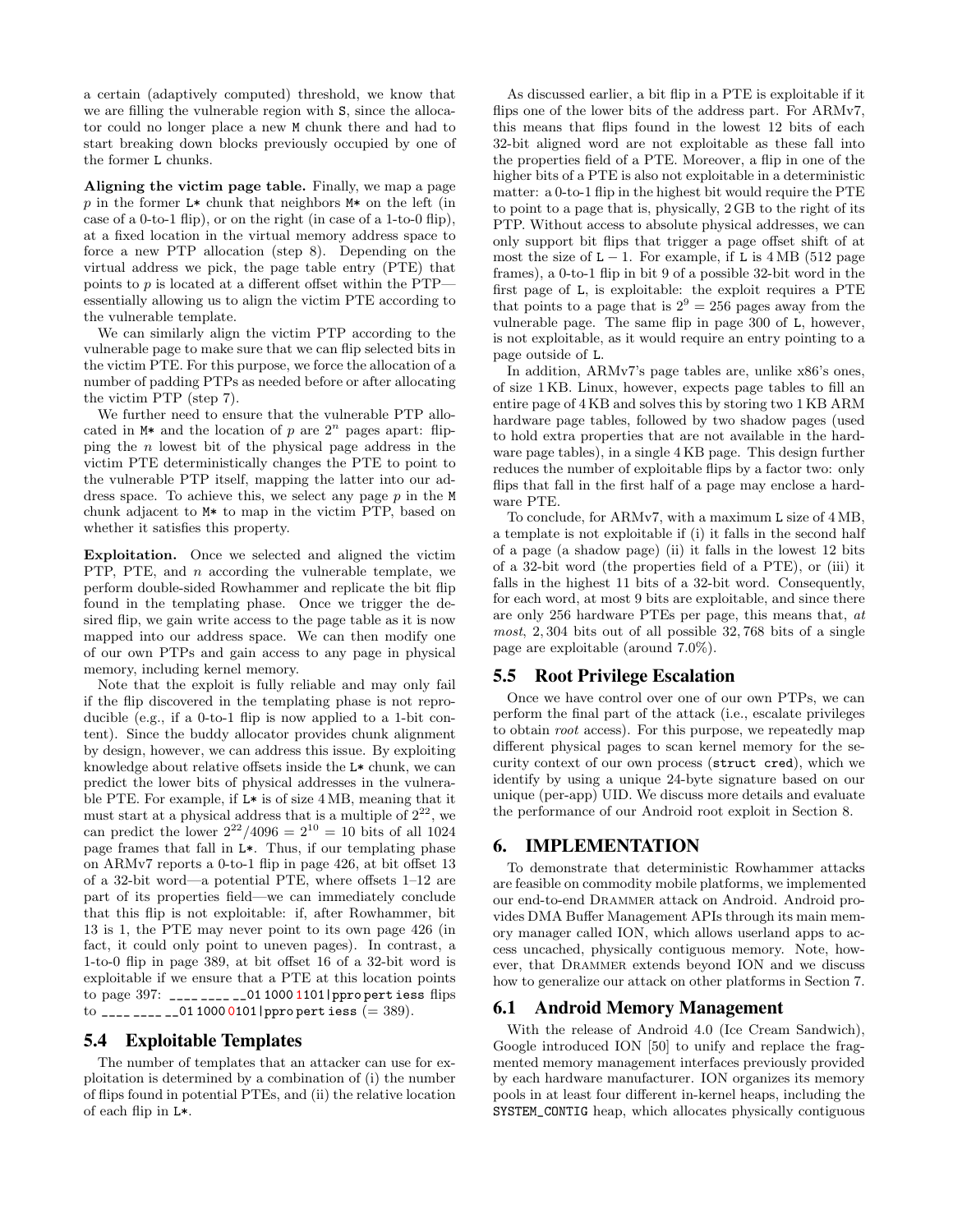memory allocated via kmalloc() (slab allocator). Furthermore, ION supports buffer allocations with explicit cache management, i.e., cache synchronization is left up to the client and memory access is essentially direct, uncached. Userland apps can interact with ION through /dev/ion allowing uncached, physically contiguous memory to be allocated by any unprivileged app without any permissions.

Our implementation uses ION to allocate L and M chunks and maps such chunks to allocate S page table pages (4 KB on Android/ARM). Given that SLUB's kmalloc() resorts directly to the buddy allocator for chunks larger than 8 KB, we can use ION to reliably allocate 16 KB and larger chunks. We set L to  $4 \text{ MB}$ , the largest size kmalloc() supports. This gives us the most flexibility when templating and isolating vulnerable pages. Although more complex configurations are possible, for simplicity we set M to the row size (always larger than 16 KB). Intuitively, this allows us to release a single vulnerable row for page table allocations, while still controlling the aggressor rows to perform doublesided Rowhammer. Supporting other M values yields more exploitable templates, at the cost of additional complexity.

## 6.2 Noise Elimination

To ensure reliability, an attacker needs to eliminate interferences from other activity in the system (e.g., other running apps) during the Phys Feng Shui phase. The risk of interferences is, however, minimal. First, our Phys Feng Shui phase is designed to be extremely short-lived and naturally rule out interferences. Second, interferences are only possible when the kernel independently allocates memory via the buddy allocator in the low memory zone. Since most kernel allocations are served directly from slabs, interferences are hard to find in practice.

Nonetheless, the attacker can further minimize the risk of noise by scheduling the attack during low system activity, e.g., when no user is interacting with the device or when the system enters low power mode with essentially no background activity. Android provides notifications for both scenarios through the intents ACTION\_SCREEN\_OFF and ACTION\_BATTERY\_LOW.

# 7. GENERALIZATION

ION facilitates a Rowhammer attack on Android/ARM by readily providing DMA buffer management APIs to userland, but it is not yet available on every Linux platform (although there are plans to upstream it [39,42]). Nonetheless, we describe how one can generalize our deterministic attack to other (e.g., x86) platforms by replacing ION with other standard capabilities found in server and desktop Linux environments. More specifically, the use of ION in Drammer can be replaced with the following strategies:

(1) Uncached memory. Rather than having ION map uncached memory in userland, one can employ clflush or any of the other cache eviction techniques that have previously been used for Rowhammer [11, 16, 23, 25, 26, 31, 32, 35, 47].

(2) L chunks. Transparent hugepages (THP) [2] supported by Linux (enabled by default on recent distributions for better performance [6, 33] and available on some Android devices) can replace the physically contiguous L chunks allocated by ION. By selectively unmapping part of each L chunk backed by a THP, one can also directly create a M\* sized hole without filling it with M chunks first. To learn when a THP allocation fails (i.e., when L chunks have been exhausted), one can read statistics from /proc/vmstat [24]. To force the kernel to allocate THPs (normally allocated in high memory) in low memory (normally reserved to kernel pages, e.g., PTPs), one can deplete the ZONE\_HIGHMEM zone before starting the attack, as detailed in prior work [22]. Note that THPs contribute to the ability to mount deterministic attacks, not just to operate double-sided Rowhammer [32, 35, 47], in our setting.

(3) M chunks. While using THPs to exhaust M chunk allocations is infeasible (they are larger), one can abuse the SLUB allocator and force it to allocate chunks of a specific size through the buddy allocator. This can be done by depleting a slab cache of a carefully selected size (e.g., depleting kmalloc-256 would force one 4 KB allocation) by triggering multiple allocations via particular system calls, e.g., sendmmsg(), as described by Xu et al. [48, 49].

(4) Predictable PTE content. To ensure that our victim PTE points to an attacker-controlled physical page at a predictable offset, we rely on mapping neighboring chunks (the first and the last fragment of a THP in our generalized attack) multiple times in userland (the first time at allocation time, the second time when creating the victim page table). To implement this strategy with THPs, one can create a shared memory segment associated to the vulnerable THP (shared memory support for THPs is being merged mainline [41]) and attach it multiple times at fixed addresses to force page table allocations with PTEs pointing to it. As an alternative (until THP shared memory support is available mainline), one can simply map a new anonymous (4 KB) user page when forcing the allocation of the page table. As the ZONE\_HIGHMEM zone is depleted, such user page will also end up in low memory right next to the PTP.

# 8. EVALUATION

In this section, we evaluate various aspects of Drammer. We (i) evaluate our proposed side channel to detect the row size on a given device. Using its results, we (ii) perform an empirical study on a large set of Android smartphones to investigate to what extent consumer devices are affected by susceptible DRAM chips. Finally, we (iii) combine results from our study with the final exploitation step (i.e., from page table write access to root privilege escalation) and compute how fast we can perform our end-to-end attack.

## 8.1 Mobile Row Sizes

We evaluate the row size detection side channel described in Section 5 by constructing a heatmap for page-pair access times. We set our upper limit in both directions to 64 pages, and thus read from page pairs  $(1, 1), (1, 2), \ldots, (1, 64), (2, 1),$  $(2, 2), \ldots, (64, 64).$ 

Figure 3 shows such a heatmap for a LG Nexus 5 phone. We determined that the row size is 16 pages, which is  $16 \times$  $4K = 64K$ . This is somewhat surprising, given that most previous x86 efforts report a row size of 128K.

#### 8.2 Empirical Study

For our empirical study, we acquired the following ARMv7 based devices: 15 LG Nexus 5 phones, a Samsung Galaxy S5, two One Plus Ones, two Motorola Moto G devices (the 2013 and 2014 model), and a LG Nexus 4. We further analyzed a number of ARMv8-based devices: a LG Nexus 5X,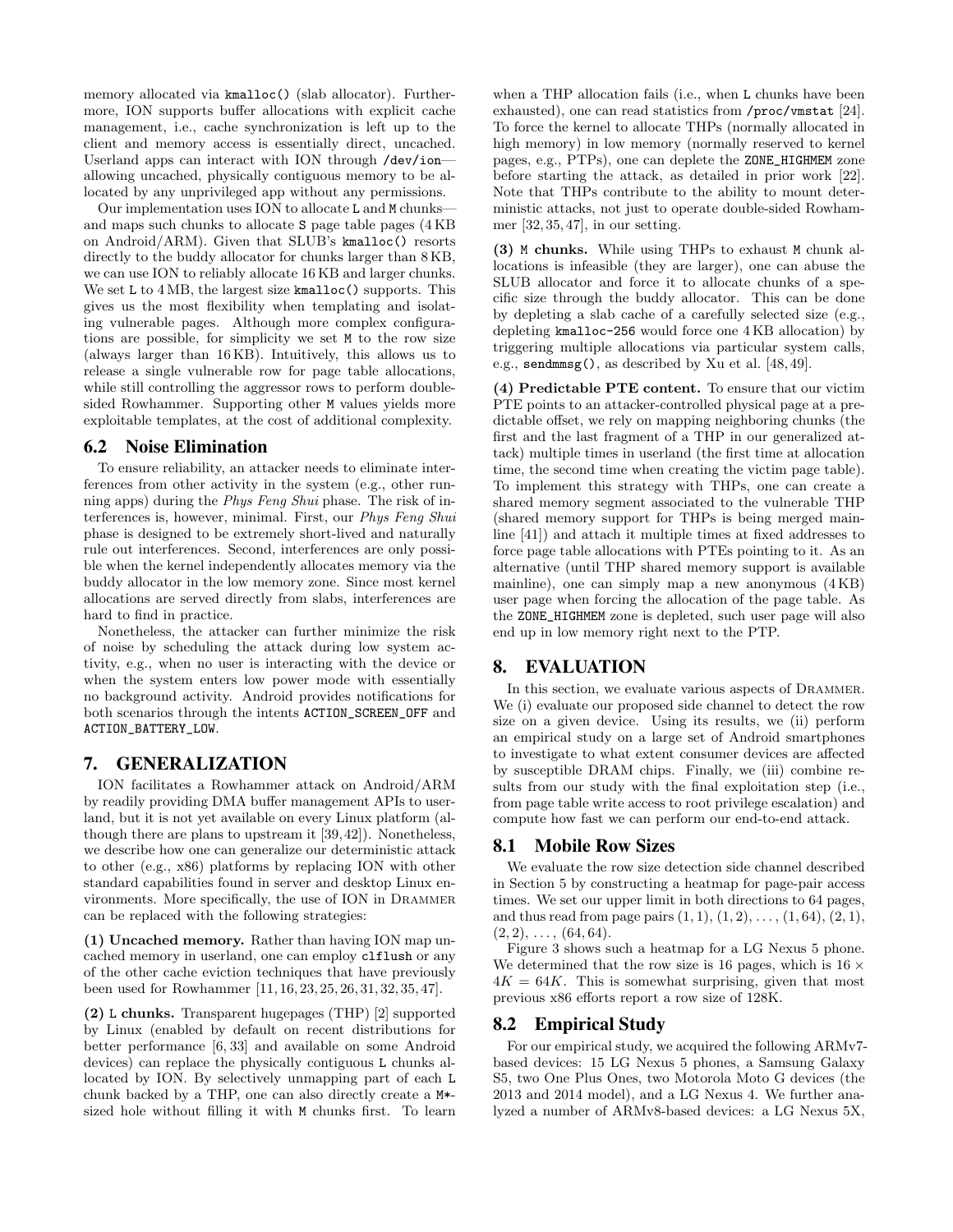

Figure 3: Heatmap representing the time required to access a given pair of pages on a LG Nexus 5. The diagonal pattern clearly indicates that the row size is 16 pages  $= 64$ K.

a Samsung Galaxy S6, a Lenovo K3 Note, a Xiaomi Mi 4i, a HTC Desire 510, and a LG G4.

We subject each device to a Rowhammer test, which (i) exhausts all the large ION chunks to allocate a maximum amount of hammerable memory (starting at 4 MB chunks, down to chunks that are 4 times the row size); (ii) performs double-sided Rowhammer on each victim page for which aggressor pages are available twice and checks the entire victim row for flips (i.e., we hammer once with all victim bits set to 1—searching for 1-to-0 flips—and once with all bits set to 0); and (iii) for each induced flip, dumps its virtual (and physical, if /proc/self/pagemap is available) address, the time it took to find it (i.e., after  $n$  seconds), its direction  $(1$ to-0 or 0-to-1), and whether it is exploitable by our specific DRAMMER attack, as discussed in Section 5.

To hammer a page, we perform 2x 1M read operations on its aggressor pages. Although prior work shows that 2.5M reads yields the optimal amount of flips, lowering the read count allows us to finish our experiments faster, while still inducing plenty of bit flips.

Our results (presented in Table 2) show that many tested ARMv7 devices are susceptible to the Rowhammer bug, while our ARMv8 devices seem somewhat more reliable (although still vulnerable). However, due to our small current ARMv8 sample size, we cannot conclude that ARMv8 devices are more resilient by design. Moreover, it should be noted that our Nexus 5 devices have been used extensively in the past for a variety of research projects. This may indicate a correlation between (heavy) use and the ability to induce (more) bit flips. Future research is required, however, to confirm whether DRAM wearing actually contributes to more observable bit flips.

A second key finding presented in Table 2 is that a device from 2013 (Moto G,  $1^{st}$  generation) is vulnerable to the Rowhammer bug. This shows that ARM memory controllers have been capable in performing Rowhammer attacks for at least three years. Moreover, the MSM8226 SoC (Qualcomm Snapdragon 400), which both Moto Gs are shipped with, is still a popular SoC for smartwatches (e.g., Motorola Moto 360  $2^{nd}$  generation or Huawei Watch), suggesting that smartwatches may be susceptible to Rowhammer-based ex-



Figure 4: Template distribution over memory for three cases—one with many flips (Nexus  $5<sub>5</sub>$ ), one with few flips (Moto  $G_{2013}$ ), one with a large memory region without flips (OnePlus One<sub>2</sub>).

ploits as well. Additionally, while the majority of flips are induced on LPDDR3-devices, the reported flips on the Nexus 4 show that even LPDDR2 is be vulnerable.

Third, when looking at the exploitability of observed flips (exploitable and 1st columns of Table 2), we conclude that once we see flips, we will eventually find exploitable flips. Although only around 6% of all observed flips are exploitable, we always find enough flips to also find those that we can use in our end-to-end Android root exploit.

To get a better understanding of the template distribution over memory, we display a CDF for three interesting devices in Figure 4: one with many flips (Nexus  $5<sub>5</sub>$ ), one with few flips (Moto  $G_{2013}$ ), and the OnePlus One<sub>2</sub>. For most other devices, the distribution trend is similar as that of the Nexus 5 and Moto G. For the OnePlus One, however, it is interesting to notice that a large region of the DRAM exposes no flips at all (from 5% to 60%).

#### 8.3 Root Privilege Escalation

Armed with bit flips from the memory templating step, we rely on Phys Feng Shui to place the victim page table in a vulnerable template-matching location and proceed to reproduce an exploitable bit flip. This step allows us to control one of our own page tables, enabling root privilege escalation. To complete our Android root exploit, we overwrite the controlled page table to probe kernel memory for our own struct cred structure.

The struct cred structure represents a process' security context and holds, among others, its real, effective, and saved user and group IDs (6 UIDs). Since Android provides each app—and thus each running process—a unique UID, we can fingerprint a security context by comparing  $6 \times 4 = 24$ bytes. In our experiments on the latest kernel, the physical page that stores a specific struct cred has 20 bits of entropy, placed between 0x30000000 and 0x38000000. Moreover, the structure is always aligned to a 128 byte boundary, that is there are  $\frac{4096}{128} = 32$  possible locations within a page on which a struct cred can be found. To successfully find our own, we thus have to map and scan  $2^{20}$  different physi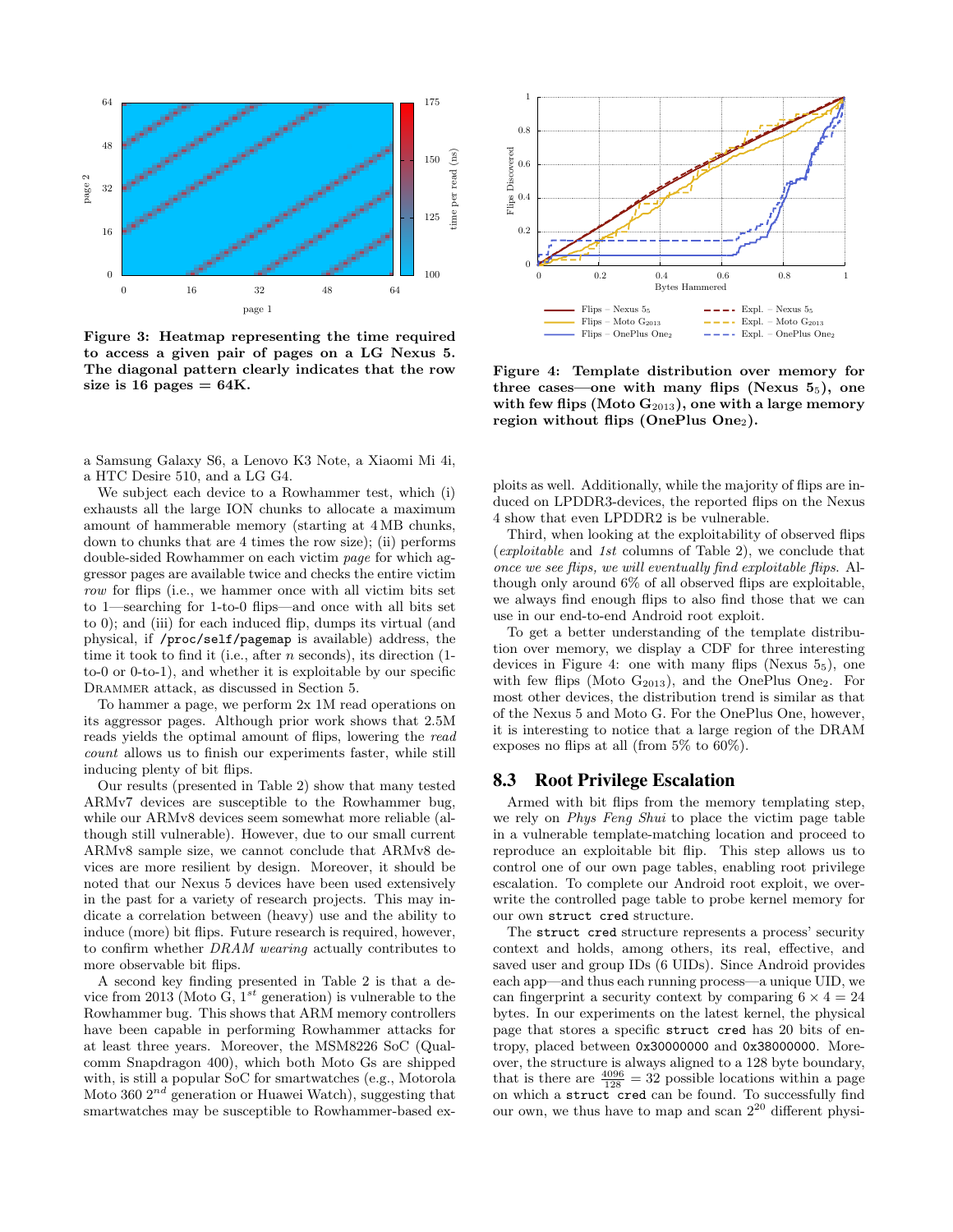Table 2: Empirical analysis results. For each device, the table shows *Hardware Details*, which include the SoC (System on a Chip), available DRAM (LPDDR3, unless stated otherwise), and detected row size (RS), and Analysis Results. For the latter, the MB column depicts the amount of hammered DRAM, ns shows the median access time for a single read operation, *flips* holds the number of unique flips found, KB depicts the average amount of KB that contain a single flip,  $1-to-0$  and  $0-to-1$  show the directions of the found flips, exploitable shows the number of exploitable templates according our attack, and  $1<sup>st</sup>$  shows after how many seconds of hammering we found the first exploitable flip. For same model devices, we use a subscript number to identify them individually. The top half of the table shows ARMv7-based (32-bit) smartphones, while the lower rows are ARMv8 (64-bit).

|              |                          | <b>Hardware Details</b> |                        |     | Analysis Results |     |          |                          |             |             |                      |                 |
|--------------|--------------------------|-------------------------|------------------------|-----|------------------|-----|----------|--------------------------|-------------|-------------|----------------------|-----------------|
|              | Device                   | SoC                     | DRAM                   | RS  | MB               | ns  | #flips   | KB                       | $\#$ 1-to-0 | $# 0$ -to-1 | # <i>exploitable</i> | $1^{st}$        |
| ARMv7        | Nexus $51$               | $MSM8974^{\dagger}$     | $2\,\mathrm{GB}$       | 64  | 441              | 70  | 1,058    | 426                      | 1,011       | 47          | 62 (5.86%)           | $116s$          |
|              | Nexus $52$               | $MSM8974^{\dagger}$     | $2\,\mathrm{GB}$       | 64  | 472              | 69  | 284,428  | 2                        | 261,232     | 23,196      | 14,852 (5.22%)       | 1s              |
|              | Nexus $53$               | $MSM8974^{\dagger}$     | $2\,\mathrm{GB}$       | 64  | 461              | 69  | 547,949  | $\mathbf{1}$             | 534,695     | 13,254      | 32,715 (5.97%)       | 1s              |
|              | Nexus $5_4$              | $MSM8974^{\dagger}$     | $2\,\mathrm{GB}$       | 64  | 616              | 71  | $\Omega$ |                          |             |             |                      |                 |
|              | Nexus $55$               | $MSM8974^{\dagger}$     | $2\,\mathrm{GB}$       | 64  | 630              | 69  | 747,013  | $\mathbf{1}$             | 704,824     | 42,189      | 46,609 $(6.24\%)$    | 1s              |
|              | Nexus $56$               | $MSM8974^{\dagger}$     | $2\,\mathrm{GB}$       | 64  | 512              | 69  | 215,233  | 3                        | 207,856     | 7,377       | $13,365(6.21\%)$     | $3\mathrm{s}$   |
|              | Nexus $58$               | $MSM8974^{\dagger}$     | $2\,\mathrm{GB}$       | 64  | 485              | 70  | 32,328   | 15                       | 28,500      | 3,828       | $1,894$ $(5.86\%)$   | $4s$            |
|              | Nexus 59                 | $MSM8974^{\dagger}$     | $2\,\mathrm{GB}$       | 64  | 569              | 69  | 476,170  | $\overline{2}$           | 434,086     | 42,084      | $30,190(6.34\%)$     | 0s              |
|              | Nexus $5_{10}$           | $MSM8974^{\dagger}$     | $2\,\text{GB}$         | 64  | 406              | 69  | 160,245  | 3                        | 150,485     | 9,760       | $8,701(5.43\%)$      | 1s              |
|              | Nexus $5_{11}$           | $MSM8974^{\dagger}$     | $2\,\mathrm{GB}$       | 64  | 613              | 70  | $\theta$ |                          |             |             |                      |                 |
|              | Nexus $5_{12}$           | $MSM8974^{\dagger}$     | $2\,\mathrm{GB}$       | 64  | 600              | 70  | 17,384   | 35                       | 16,767      | 617         | $1,241(7.14\%)$      | 16s             |
|              | Nexus $5_{13}$           | $MSM8974^{\dagger}$     | $2\,\mathrm{GB}$       | 64  | 575              | 69  | 161,514  | $\overline{4}$           | 160,473     | 1,041       | $10,378$ $(6.43\%)$  | $355\mathrm{s}$ |
|              | Nexus $5_{14}$           | $MSM8974^{\dagger}$     | $2\,\mathrm{GB}$       | 64  | 576              | 69  | 295,537  | $\overline{2}$           | 277,708     | 17,829      | $18,900(6.40\%)$     | 1s              |
|              | Nexus $5_{15}$           | $MSM8974^{\dagger}$     | $2\,\mathrm{GB}$       | 64  | 573              | 69  | 38,969   | 15                       | 35,515      | 3,454       | $2,775(7,12\%)$      | $11s$           |
|              | Nexus $5_{17}$           | $MSM8974^{\dagger}$     | $2\,\mathrm{GB}$       | 64  | 621              | 70  | $\Omega$ |                          |             |             |                      |                 |
|              | Galaxy S5                | $MSM8974$ <sup>‡</sup>  | $2\,\mathrm{GB}$       | 64  | 207              | 82  | $\Omega$ |                          |             |             |                      |                 |
|              | OnePlus One <sub>1</sub> | $MSM8974$ <sup>‡</sup>  | $3\,\mathrm{GB}$       | 64  | 292              | 71  | 3,981    | 75                       | 2,924       | 1,057       | 242 (6.08%)          | 942s            |
|              | OnePlus One <sub>2</sub> | $MSM8974$ <sup>‡</sup>  | $3\,\text{GB}$         | 64  | 1189             | 69  | 1,992    | 611                      | 942         | 1,050       | 94 (4.72%)           | 326s            |
|              | Moto $G_{2013}$          | MSM8226                 | $1\,\mathrm{GB}$       | 32  | 134              | 127 | 429      | 275                      | 419         | 10          | $30(6.99\%)$         | 441s            |
|              | Moto $G_{2014}$          | MSM8226                 | $1\,\mathrm{GB}$       | 32  | 151              | 127 | 1,577    | 98                       | 1,523       | 54          | $71(4.66\%)$         | 92s             |
|              | Nexus 4                  | APQ8064                 | $2\,\mathrm{GB}^*$     | 64  | 82               | 18  | 1,328    | 64                       | 1,061       | 267         | 104 (7.83%)          | 7s              |
| <b>ARMv8</b> | Nexus 5x                 | <b>MSM8992</b>          | $2\,\mathrm{GB}$       | 64  | 271              | 63  | $\Omega$ | $\overline{\phantom{0}}$ |             |             |                      |                 |
|              | Galaxy S <sub>6</sub>    | Exynos7420              | $3\,\mathrm{GB}^\circ$ | 128 | 234              | 82  | $\Omega$ |                          |             |             |                      |                 |
|              | K3 Note                  | MT6752                  | $2\,\text{GB}$         | 64  | 423              | 218 | $\Omega$ |                          |             |             |                      |                 |
|              | Mi 4i                    | MSM8939                 | $2\,\mathrm{GB}$       | 64  | 327              | 159 | $\Omega$ |                          |             |             |                      |                 |
|              | Desire 510               | <b>MSM8916</b>          | $1\,\mathrm{GB}$       | 32  | 186              | 122 | 0        |                          |             |             |                      |                 |
|              | G4                       | <b>MSM8992</b>          | $3\,\text{GB}$         | 64  | 833              | 64  | 117,496  | 8                        | 117,260     | 236         | $6,560$ $(5.58\%)$   | 5s              |

†MSM8974AA ‡MSM8974AC <sup>∗</sup>LPDDR2 ◦LPDDR4

cal pages in the worst-case scenario, and for each page perform 32 different compare operations, resulting in, at most,  $2^{20} * 32 = 33,554,432$  calls to memomp. Since we control only a single page table—on ARMv7 capable of storing PTEs to 512 physical pages—we also need to flush the TLB every 512 tries. Thus, in order to read all possible pages that may contain own our struct cred, we must perform  $\frac{2^{20}}{512} = 2,048$ TLB flushes.

We flush the TLB by reading from 8, 196 different pages in a 32 MB memory region, which takes approximately  $900 \,\mu s$ . Comparing 24 bytes using memcmp() takes at most 600 ns, limiting the upper bound time of the final exploitation step to 2, 048 × 900  $\mu$ s + 33, 554, 432 × 600 ns ∼ 22 seconds (measured on a Nexus 5). Note that having to break 20 bits of entropy does not make our attack less deterministic: we will always be able to find our own struct cred.

Based on the results from our empirical study, we find that, for the most vulnerable phone, an end-to-end attack (including the final exploitation step) takes less than 30 seconds, while in the worst-case scenario, it takes a little over 15 minutes, where templating is obviously the most timeconsuming phase of the attack. To confirm that our exploit is working, we successfully exploited our Nexus  $5<sub>8</sub>$  in less than 20 seconds.<sup>2</sup>

Finally, to support future research on mobile Rowhammer and to expand our empirical study to a broader range of devices, we release our codebase as an open source project and aim to build a public database of known vulnerable devices on our project website.

# 9. MITIGATION AND DISCUSSION

In this section, we investigate the effectiveness of current Rowhammer defenses and discuss potential design improvements of the memory management process that could mitigate our attack.

<sup>&</sup>lt;sup>2</sup>See https://vusec.net/projects/drammer/ for a demo.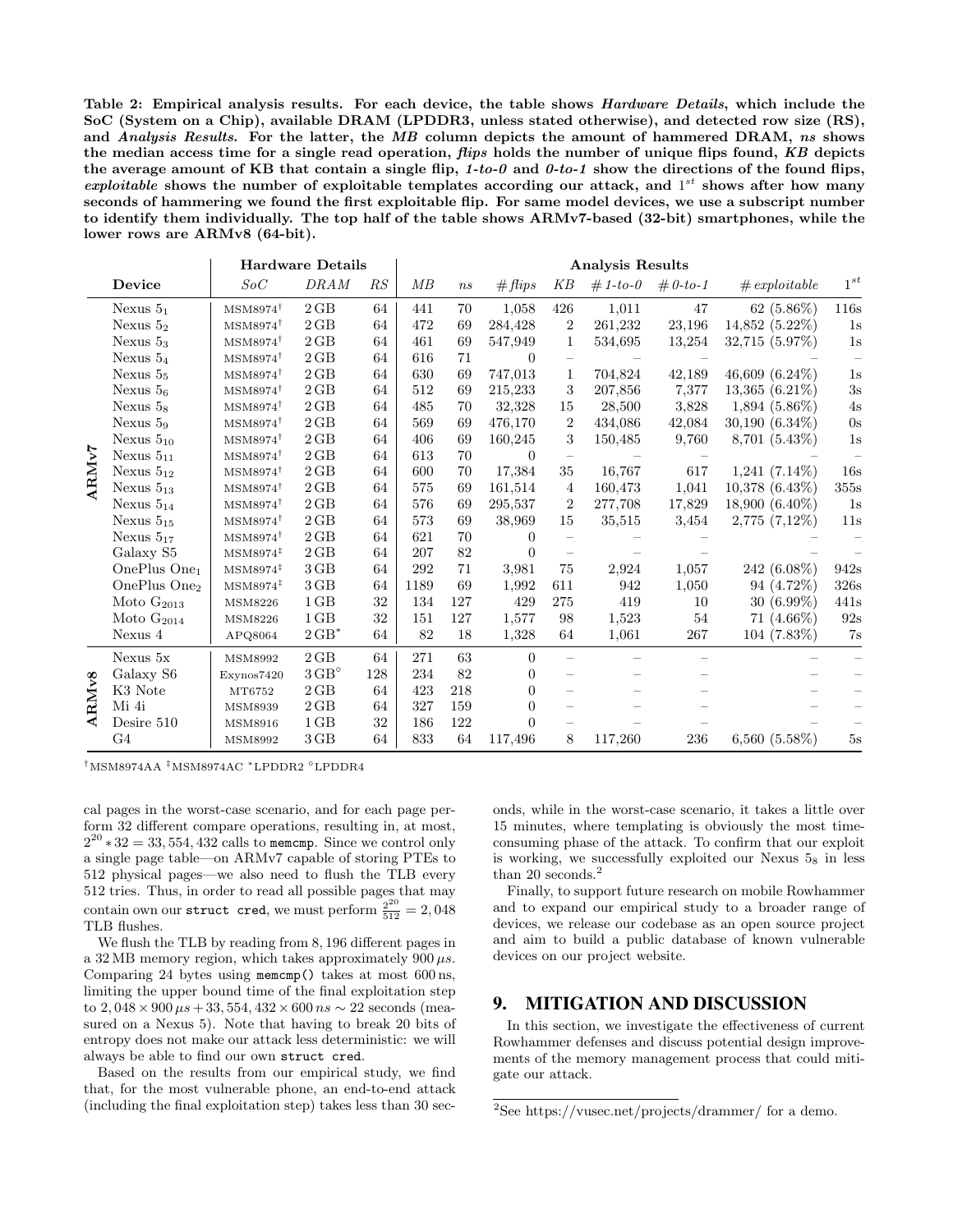## 9.1 Existing Rowhammer Defenses

Countermeasures against Rowhammer have already been proposed, both in software and hardware, but very few are applicable to the mobile domain or effective against a generic attack such as the one we proposed.

Software-based. Instruction "blacklisting", i.e., disallowing or rewriting instructions such as CLFLUSH [35, 36] and non-temporal instructions [31] has been proposed as a countermeasure and is now deployed in Google Native Client (NaCl). Similarly, access to the Linux pagemap interface is now prohibited from userland [34,40]. However, these countermeasures have already proven insufficient, since Rowhammer has been demonstrated in JavaScript [11,16], where neither these special instructions nor the pagemap interface are present. As a more generic countermeasure, ANVIL [9] tries to detect Rowhammer attacks by monitoring the last-level cache miss rate and row accesses with high temporal locality. Similarly, Herath et al. [17] propose to monitor the number of last-level cache misses during a given refresh interval. Both approaches rely on CPU performance counters specific to Intel/AMD. Furthermore, our attack bypasses the cache completely, thus producing no cache misses that could raise red flags.

Hardware-based. Memory with Error Correcting Codes (ECC) corrects single bit flip errors, and reports other errors. However, Lanteigne [26] studied Rowhammer on server settings with ECC and reported surprising results, as some server vendors implement ECC to report bit flip errors only upon reaching a certain threshold—and one vendor even failed to report any error. Likewise, ECC often does not detect multiple flips in a single row. Doubling DRAM refresh rates has been the response of most hardware vendors via EFI or BIOS updates [5, 18, 27]. It severely limits most attacks. However, Kim et al. [23] show that the refresh rate would need to be increased up to eight times to completely mitigate the issue. Aweke et al. [9] mention that both doubling the DRAM refresh rate and prohibiting the CLFLUSH instruction defeat Rowhammer attacks, but no system currently implements it. As increased refresh rates have severe consequences for both power consumption and performance [10], this countermeasure does not seem well-suited for mobile devices. In addition, it aligns poorly with the direction taken by the LPDDR4 standard [20], which requires the refresh rate to drop at low temperatures to conserve battery life.

Further mitigations rely on the Detection of Activation Patterns to refresh targeted rows and need support from the DRAM chip or the memory controller. The LPPDR4 standard proposes Target Row Refresh (TRR) [20], which seems to be an effective countermeasure, but we need to expand our study to more devices shipped with this type of memory. Probabilistic Adjacent Row Activation (PARA) [23] refreshes neighboring rows on each activation with a low probability (and thus very likely during repeated activations in a Rowhammer attack), but requires modifications of the memory controller to do so. ARMOR [14] introduces an extra cache buffer for rows with frequent activations, i.e., hammered rows, but again needs to be implemented in the memory controller.

# 9.2 Countermeasures Against Drammer

We now elaborate on countermeasures that are more specific to our Drammer attack on mobile platforms.

Restriction of userland interface. Since DMA plays an important part in the deterministic Rowhammer attack on mobile devices, the question arises whether userland apps should be allowed unrestricted access to DMA-able memory. On Android, the motivation for doing so via ION is device fragmentation: vendors need to define custom heaps depending on the specific hardware requirements of each product, and provide a mapping of use cases to heaps in their custom implementation of gralloc(). It is Google's policy to keep the vendors' product-specific code in user rather than in kernel mode [43].<sup>3</sup> Linux implements similar DMA-support with the dma-buf buffer sharing API [37], but with a more restricted interface. However, ION seems to fill a gap in this regard [3] and efforts are underway to upstream it [39, 42].

Concurrently to our work Google has adopted several defenses from the Linux kernel in Android [21] concerning memory protection and attack surface reduction. While the majority of defenses do not affect our attack, Android now provides mechanisms to enforce access restrictions to ioctl commands and added seccomp to enable system call filers. These mechanisms could be used to restrict the userland interface of ION.

However, we note that simply disabling ION is not the final solution to Rowhammer-based attacks: (i) as discussed in Section 7, it is possible to generalize our attack to other Linux-based platforms without ION; (ii) since a large number of DRAM chips are vulnerable to bit flips and an attacker might still be able to exploit them through other means. Nevertheless, improvements to the interface of ION and memory management in general could significantly raise the bar for an attacker. For example, a possible improvement is to adopt constraint-based allocation [38], where the (ION) allocator picks the type of memory for an allocation based on constraints on the devices sharing a buffer and defers the actual allocation of buffers until the first device attaches one (rather than upon request from a userland client).

Memory isolation and integrity. In the face of an OS interface that provides user applications access to DMA-able memory, stricter enforcement of memory isolation may be useful. Specifically, it may be possible to completely isolate DMA-able memory from other regions. Currently, ION readily breaks the isolation of memory zones by allowing userland to allocate physically contiguous memory in low memory regions usually reserved for the kernel and page tables. One option is to isolate ION regions controlled by userland from kernel memory. In principle, ION can already support isolated heaps (e.g., ION carveout), but such heaps are statically preallocated and do not yet provide a general buffer management primitive. Furthermore, even in the absence of ION, an attacker can force the buddy allocator to allocate memory (e.g., huge or regular pages) in kernel memory zones by depleting all the memory available to userland [22]. Thus, the design of isolation and integrity measures for security-critical data such as page tables also needs improvements.

<sup>3</sup>Full discussion at the Linux Plumbers Conference 2013: https://www.youtube.com/watch?v=8okc75j5cKk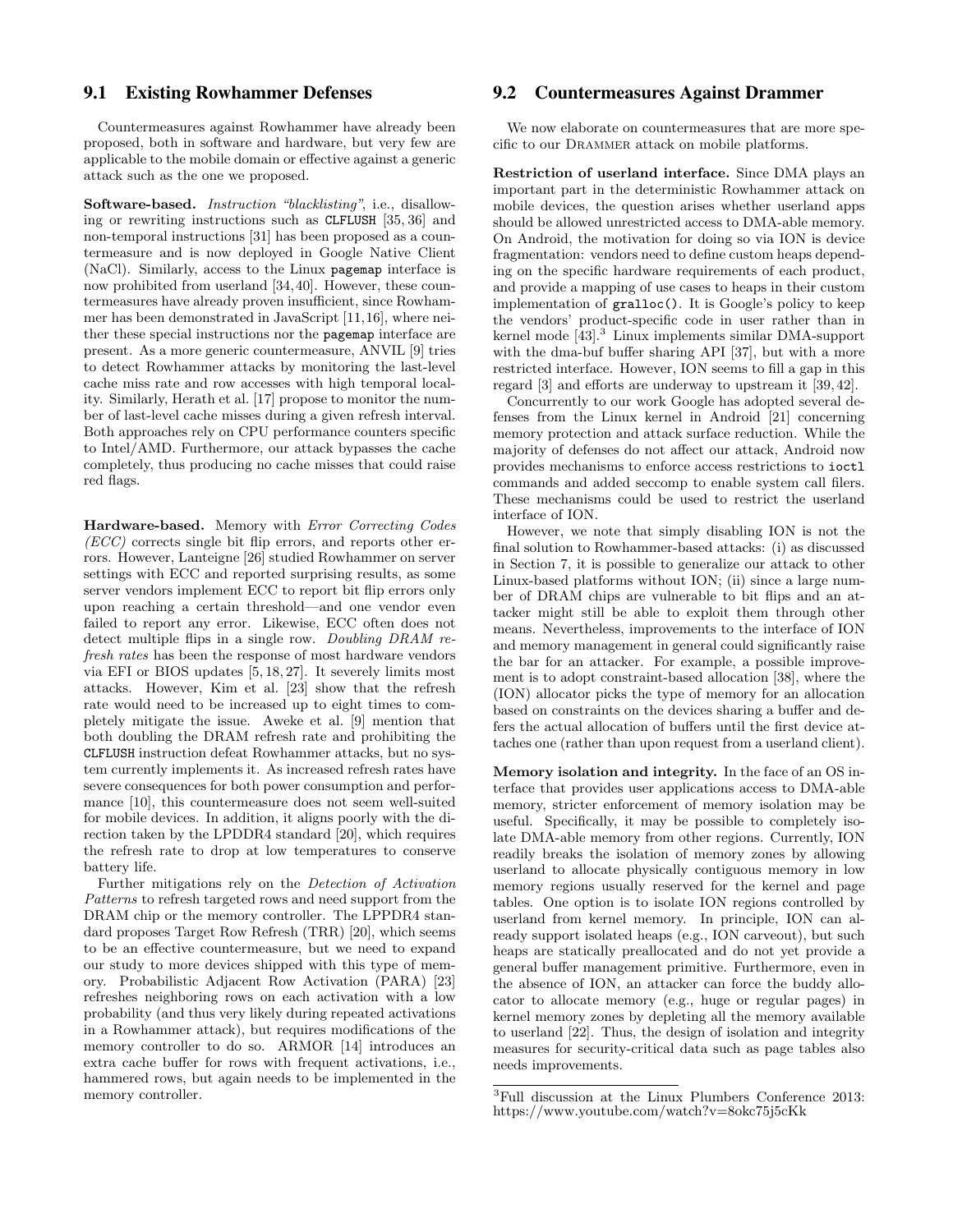For instance, the characteristics of the underlying DRAM cells could be taken into account when allocating memory regions for security-critical data. Flikker [29] proposes to allocate critical data in memory regions with higher refresh rates than non-critical data. RAPID [45] suggests that the OS should prefer pages with longer retention times, i.e., that are less vulnerable to bit flips. Even without a DRAM-aware allocator, isolating security-critical data (e.g., page tables) in zones that the system never uses for data that can be directly (e.g., ION buffers) or indirectly (e.g., slab buffers) controlled would force attackers to resort to a probabilistic attack with low chances of success (no deterministic or probabilistic memory reuse). However, enforcing strict isolation policies is challenging as, when faced with high memory pressure, the physical page allocator naturally encourages crosszone reuse to eliminate unnecessary OOM events—opening up again opportunities for attacks [22]. In addition, even strict isolation policies may prove insufficient to completely shield security-sensitive data. For example, ION is also used by the media server, which is running at a higher privilege than normal apps. Hence, an attacker controlling a hypothetically isolated ION region could still potentially corrupt security-sensitive data, i.e., the media server's state, rather than, say, page tables.

Prevention of memory exhaustion. Per-process memory limits could make it harder for an attacker (i) to find exploitable templates and (ii) exhaust all available memory chunks of different sizes during Phys Feng Shui. Android already enforces memory limits for each app, but only at the Dalvik heap level. As a countermeasure, we could enforce this limit at the OS level (accounting for both user and kernel memory), and per-user ID (to prohibit collusion).

## 10. RELATED WORK

The Rowhammer bug has gathered the attention of the scientific community for two years, beginning with the work of Kim et al. [23], who studied the possibility and the prevalence of bit flips on DDR3 for x86 processors. Aichinger [4] later analyzed the prevalence of the Rowhammer bug on server systems with ECC memory and Lanteigne performed an analysis on DDR4 memory [25]. In contrast to these efforts, we are the first to study the prevalence of the Rowhammer bug on ARM-based devices. Several efforts focused on finding new attack techniques [9, 11, 16, 23, 31, 32]. However, all these techniques only work on x86 architectures and, as discussed in Section 4.3, are not applicable to our setting.

DRAMMER is an instance of the Flip Feng Shui (FFS) exploitation technique [32]. Rather than using memory deduplication, Drammer relies on Phys Feng Shui for physical memory massaging on Linux. This shows that FFS can be implemented with always-on commodity features.

Lipp et al. [28] demonstrated cache eviction on ARMbased mobile devices, but did not evaluate the possibility of Rowhammer attacks based on cache eviction. Other attack techniques focus on the DRAM itself. Lanteigne [25,26] examined the influence of data and access patterns on bit flip probabilities on DDR3 and DDR4 memory on Intel and AMD CPUs. Pessl et al. [30] demonstrated that reverse engineering the bank DRAM addressing can reduce the search time for Rowhammer bit flips. These techniques are complementary to our work.

Another line of related work uses the predictable memory allocation behavior of Linux for the exploitation of useafter-free vulnerabilities. Kemerlis et al. [22] showed in their ret2dir attack how kernel allocators can be forced to allocate user memory in kernel zones. Xu et al. [48, 49] used the recycling of slab caches by the SLUB allocator to craft the PingPongRoot root exploit for Android. Finally, Lee Campbell [12] relied on kernel object reuse to break out of the Chrome sandbox on Android.

In concurrent work, Zhang et al. [51] perform a systematic analysis of the design and implementation of ION, although without studying the topic of cache coherency. They found similar security flaws as the ones we exploit for our attack, but described different attack scenarios: (i) due to the unlimited access to ION heaps, both concerning access restrictions and memory quotas, an attacker can perform a denial-of-service attack by exhaustively allocating all device memory; (ii) the recycling of kernel memory for userland apps—and in this case missing buffer zeroing logic in between—makes ION vulnerable to sensitive information leakage. Consequently, their proposed redesign of ION contains some of the countermeasures we discussed in the previous section, e.g., enforcing memory quotas and restricting the userland interface. However, they observe that implementing these changes is challenging, as they incur performance penalties, break backward-compatibility, and add complexity by introducing new security mechanisms specifically for the access to ION heaps.

# 11. CONCLUSION

In this paper, we demonstrated that powerful *determin*istic Rowhammer attacks that grant an attacker root privileges on a given system are possible, even by only relying on always-on features provided by commodity operating systems. To concretely substantiate our claims, we presented an implementation of our DRAMMER attack on the Android/ARM platform. Not only does our attack show that practical, deterministic Rowhammer attacks are a real threat for billions of mobile users, but it is also the first effort to show that Rowhammer is even possible at all (and reliably exploitable) on any platform other than x86 and with a much more limited software feature set than existing solutions. Moreover, we demonstrated that several devices from different vendors are vulnerable to Rowhammer. To conclude, our research shows that practical large-scale Rowhammer attacks are a serious threat and while the response to the Rowhammer bug has been relatively slow from vendors, we hope our work will accelerate mitigation efforts both in industry and academia.

#### **Disclosure**

We have reported our attack (and possible countermeasures) to Google and cooperated with the National Cyber Security Centre in the Netherlands to coordinate disclosure of the vulnerabilities to relevant parties.

#### Acknowledgements

We would like to thank the anonymous reviewers for their valuable comments and input to improve the paper, as well as Ben Gras, Erik Bosman, Kevin Borgolte, Andrea Continella, Michael Schwarz, and Moritz Lipp for help with some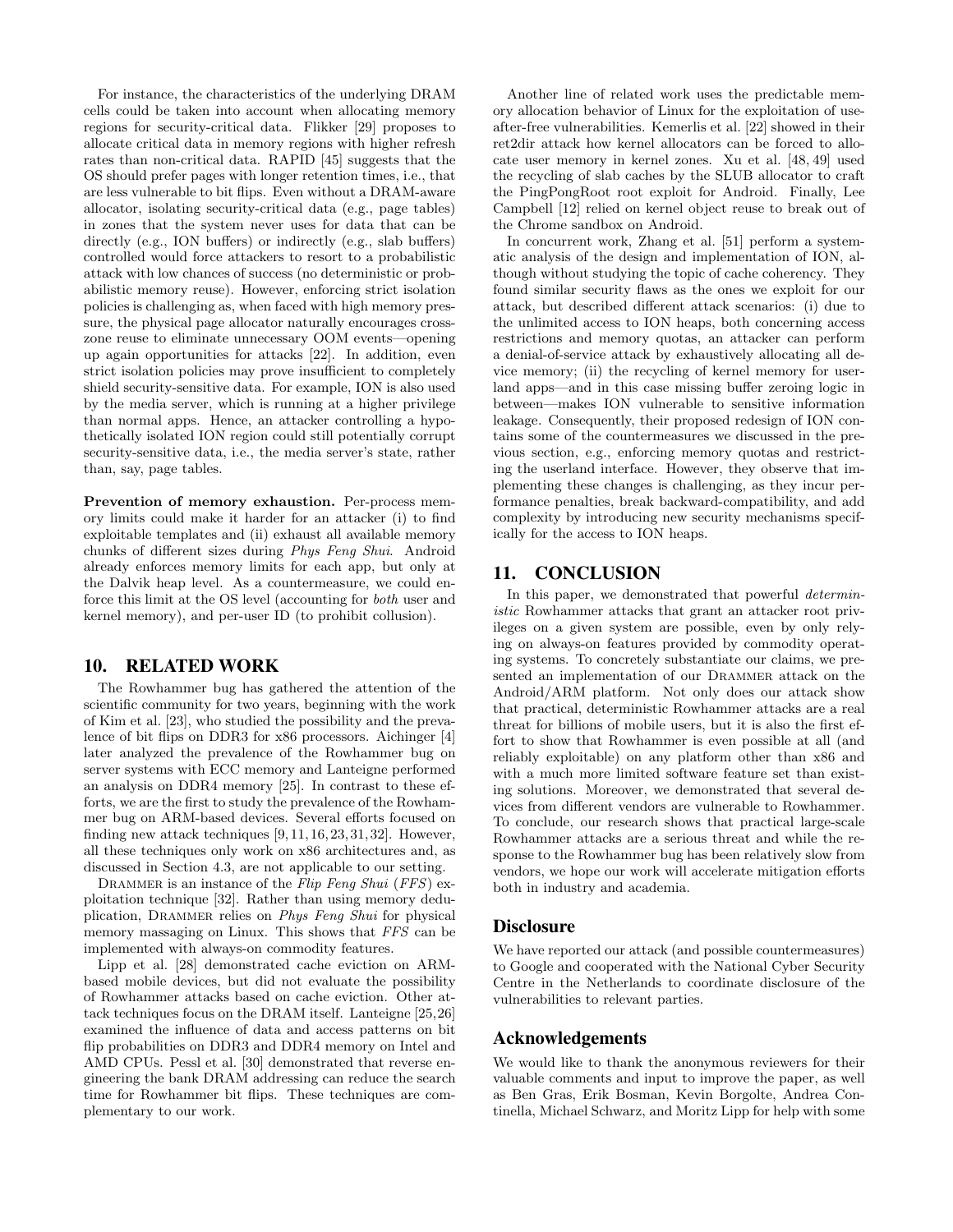experiments. This work was supported by the Netherlands Organisation for Scientific Research through grants NWO 639.023.309 VICI"Dowsing"and NWO CSI-DHS 628.001.021, and by the European Commission through project H2020 ICT-32-2014"SHARCS"under Grant Agreement No. 644571, programme GA No. 644052 (HECTOR) and EU FP7 programme GA No. 610436 (MATTHEW).

This material is also based upon work supported by the ONR under Award No. N00014-15-1-2948, and by the NSF under Award No. CNS-1408632. Any opinions, findings, and conclusions or recommendations expressed in this publication are those of the authors and do not necessarily reflect the views of the ONR and the NSF.

## 12. REFERENCES

- [1] Low RAM Configuration. https://source.android.com/ devices/tech/config/low-ram.html.
- [2] Transparent Hugepage Support. https://www.kernel. org/doc/Documentation/vm/transhuge.txt.
- [3] L. Abbott. Lessons from Ion. Embedded Linux Conference (ELC), April 2016.
- [4] B. Aichinger. DDR Memory Errors caused by Row Hammer. In Proceedings of the 19th IEEE High Performance Extreme Computing Conference (HPEC), 2015.
- [5] Apple Inc. Mac EFI Security Update 2015-001. https://support.apple.com/en-us/HT204934, June 2015.
- [6] A. Arcangeli. Transparent Hugepage Support. http:// www.linux-kvm.org/images/9/9e/2010-forum-thp.pdf, August 2010.
- [7] ARM Limited. ARM Architecture Reference Manual. ARMv7-A and ARMv7-R edition, 2012.
- [8] ARM Limited. ARM Architecture Reference Manual. ARMv8, for ARMv8-A architecture profile, 2013.
- [9] Z. B. Aweke, S. F. Yitbarek, R. Qiao, R. Das, M. Hicks, Y. Oren, and T. Austin. ANVIL: Software-Based Protection Against Next-Generation Rowhammer Attacks. In Proceedings of the 21st ACM International Conference on Architectural Support for Programming Languages and Operating Systems (ASPLOS), 2016.
- [10] I. Bhati, M.-T. Chang, Z. Chishti, S.-L. Lu, and B. Jacob. DRAM Refresh Mechanisms, Penalties, and Trade-Offs. IEEE Transactions on Computers, 65(1), 2016.
- [11] E. Bosman, K. Razavi, H. Bos, and C. Giuffrida. Dedup Est Machina: Memory Deduplication as an Advanced Exploitation Vector. In Proceedings of the 37th IEEE Symposium on Security and Privacy  $(SBP)$ , 2016.
- [12] L. Campbell. Exploiting NVMAP to escape the Chrome sandbox - CVE-2014-5332. http://googleprojectzero.blogspot.com/2015/01/ exploiting-nvmap-to-escape-chrome.html, January 2015.
- [13] H. Flake. Three Things that Rowhammer Taught Me. Null Singapore, March 2016.
- [14] M. Ghasempour, M. Lujan, and J. Garside. ARMOR: A Run-Time Memory Hot-Row Detector. http://apt. cs.manchester.ac.uk/projects/ARMOR/RowHammer, 2015.
- [15] M. Gorman. Understanding the Linux Virtual Memory Manager. Prentice Hall PTR, 2007.
- [16] D. Gruss, C. Maurice, and S. Mangard. Rowhammer.js: A Remote Software-Induced Fault Attack in JavaScript. In Proceedings of the 13th Conference on Detection of Intrusions and Malware & Vulnerability Assessment (DIMVA), 2016.
- [17] N. Herath and A. Fogh. These are Not Your Grand Daddy's CPU Performance Counters - CPU Hardware Performance Counters for Security. In Black Hat USA  $(BH-US)$ , 2015.
- [18] Hewlett Packard. Moonshot Component Pack Version 2015.05.0 Release Notes. http://h10032.www1.hp.com/ctg/Manual/c04676483, May 2015.
- [19] JEDEC Solid State Technology Association. DDR3 SDRAM Specification. JESD79-3F, 2012.
- [20] JEDEC Solid State Technology Association. Low Power Double Data 4 (LPDDR4). JESD209-4A, 2015.
- [21] Jeff Vander Stoep. Protecting Android with more Linux kernel defenses. http://android-developers.blogspot.com/2016/07/ protecting-android-with-more-linux.html, July 2016.
- [22] V. P. Kemerlis, M. Polychronakis, and A. D. Keromytis. ret2dir: Rethinking Kernel Isolation. In Proceedings of the 23rd USENIX Security Symposium, 2014.
- [23] Y. Kim, R. Daly, J. Kim, C. Fallin, J. H. Lee, D. Lee, C. Wilkerson, K. Lai, and O. Mutlu. Flipping Bits in Memory Without Accessing Them: An Experimental Study of DRAM Disturbance Errors. In Proceedings of the 41st International Symposium on Computer Architecture (ISCA), 2014.
- [24] C. Lameter. Light weight event counters V4. https://lwn.net/Articles/188327, June 2006.
- [25] M. Lanteigne. A Tale of Two Hammers: A Brief Rowhammer Analysis of AMD vs. Intel. http://www.thirdio.com/rowhammera1.pdf, May 2016.
- [26] M. Lanteigne. How Rowhammer Could Be Used to Exploit Weaknesses in Computer Hardware. http://www.thirdio.com/rowhammer.pdf, March 2016.
- [27] Lenovo. Row Hammer Privilege Escalation. https://support.lenovo.com/us/en/product security/ row hammer, March 2015.
- [28] M. Lipp, D. Gruss, R. Spreitzer, and S. Mangard. ARMageddon: Cache Attacks on Mobile Devices. In Proceedings of the 25th USENIX Security Symposium, 2016.
- [29] S. Liu, K. Pattabiraman, T. Moscibroda, and B. Zorn. Flikker: Saving DRAM Refresh-power through Critical Data Partitioning. In Proceedings of the 16th ACM International Conference on Architectural Support for Programming Languages and Operating Systems (ASPLOS), 2011.
- [30] P. Pessl, D. Gruss, C. Maurice, M. Schwarz, and S. Mangard. DRAMA: Exploiting DRAM Addressing for Cross-CPU Attacks. In Proceedings of the 25th USENIX Security Symposium, 2016.